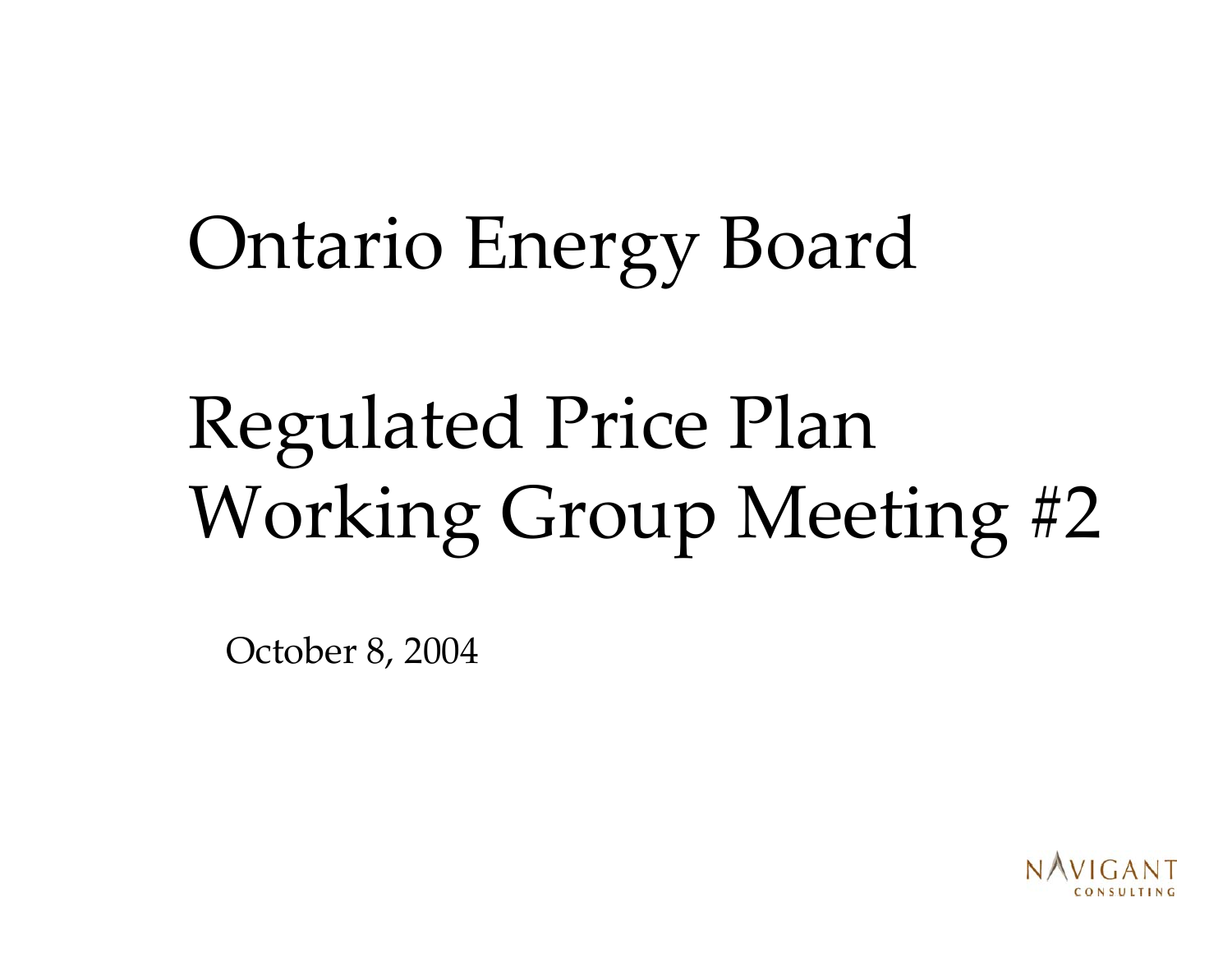# Discussion Outline

- Discussions continued from Working Group Meeting #1
	- Out of scope issues
	- Further discussion of objectives and conflicts
	- Criteria and scoring
- Analysis of variances and timing of true ups
- First approaches to meeting objectives

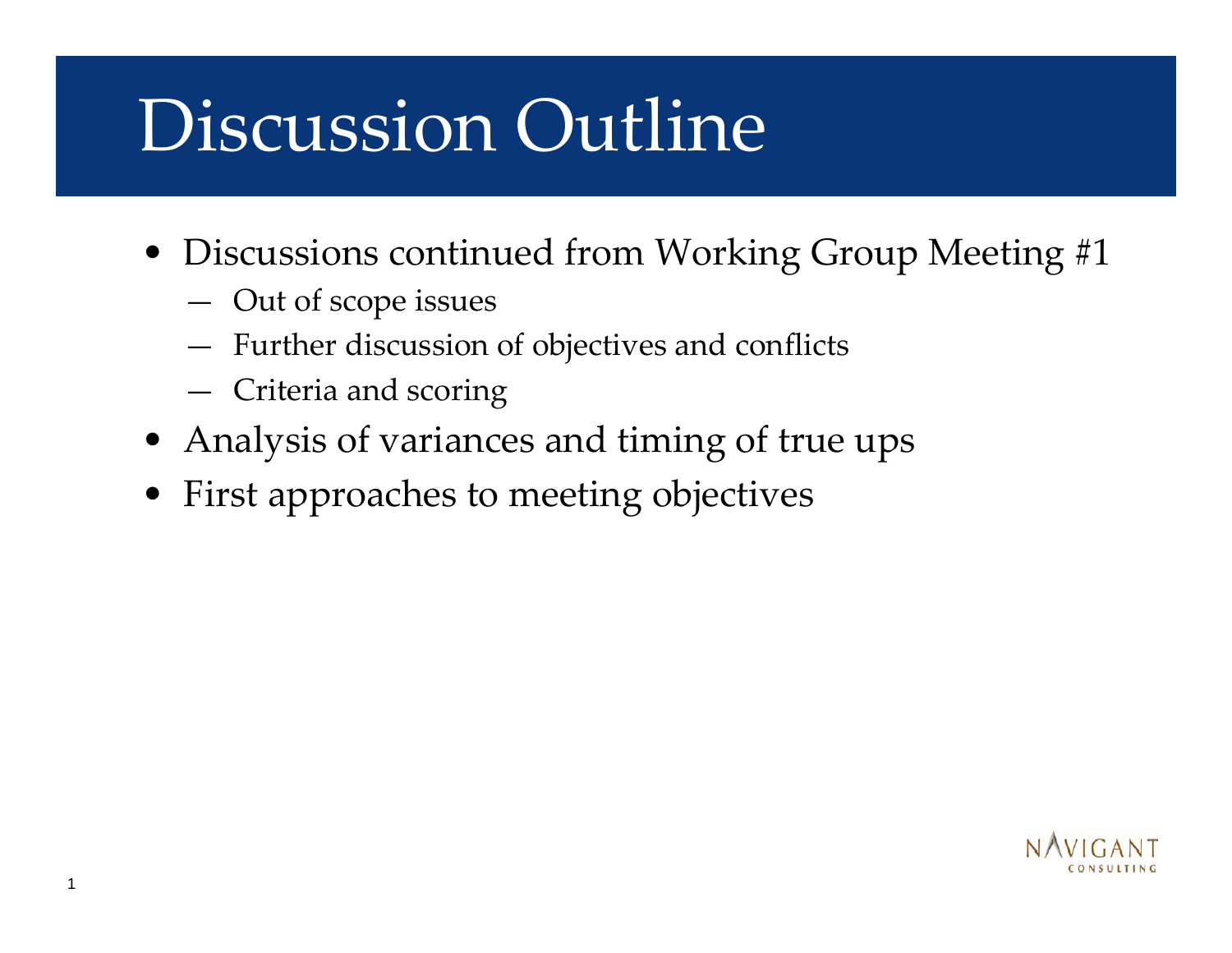#### Out of Scope Issues: Eligibility for RPP

- There has been no clear communication from the Ministry on the likely eligibility criteria for RPP
- The development of the RPP itself does not depend much on the definition of the customer groups
	- What does differ according to customer definition is the impact on the markets and on market participants, including retailers and distributors
	- The level of interest of market participants in the working group pro cess may also vary with different eligibility definitions
- We propose to proceed with a working assumption that the eligible customers will be residential and small commercial, with "small commercial" to be defined

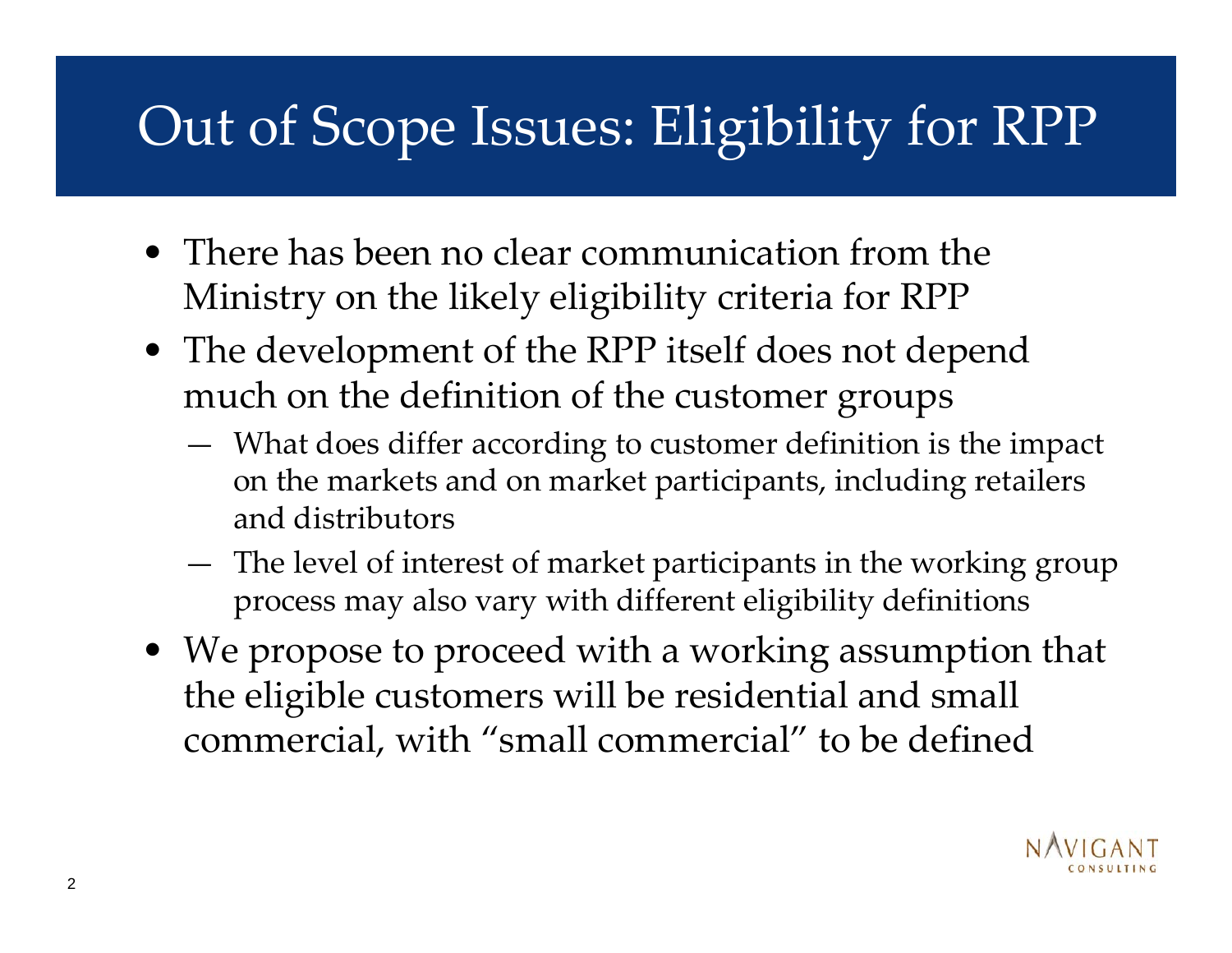#### Out of Scope Issues: Bill Content

- There has been no official word from the Ministry on the bill content
- The draft regulations clearly state that the Global Adjustment (GA) will be shown separately to market participants, including LDCs
- Draft regulations are silent on the bills for eligible customers; they talk about the adjustments, payments and offsets that the OPA, IESO, and LDCs will make
- Current (recently enacted) regulations specify a fouritem bill

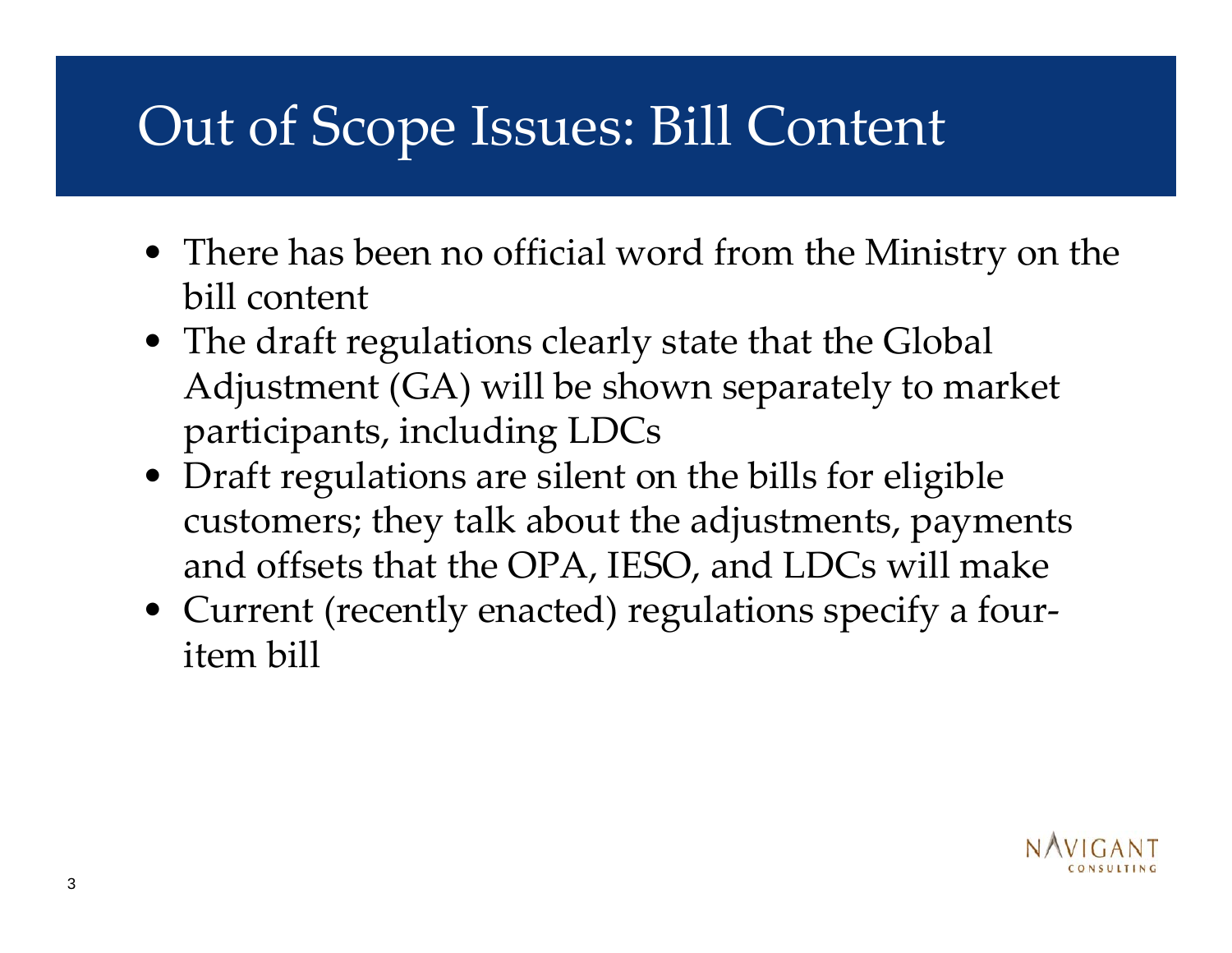#### Changes, Additions since WG #1

- The presentation has been changed to be consistent with discussion at the meeting:
	- Change "revenue requirement" to "forecast supply cost"
	- Change the diagram to indicate a net price for wholesale market participants and others taking IESO supply
	- Change wording from "L V & D" customers to "eligible" customers
	- **All Contracts** Some other minor wording changes were also included
	- **All Contracts** Change wording from "5 degree days" to "5 degrees/day"

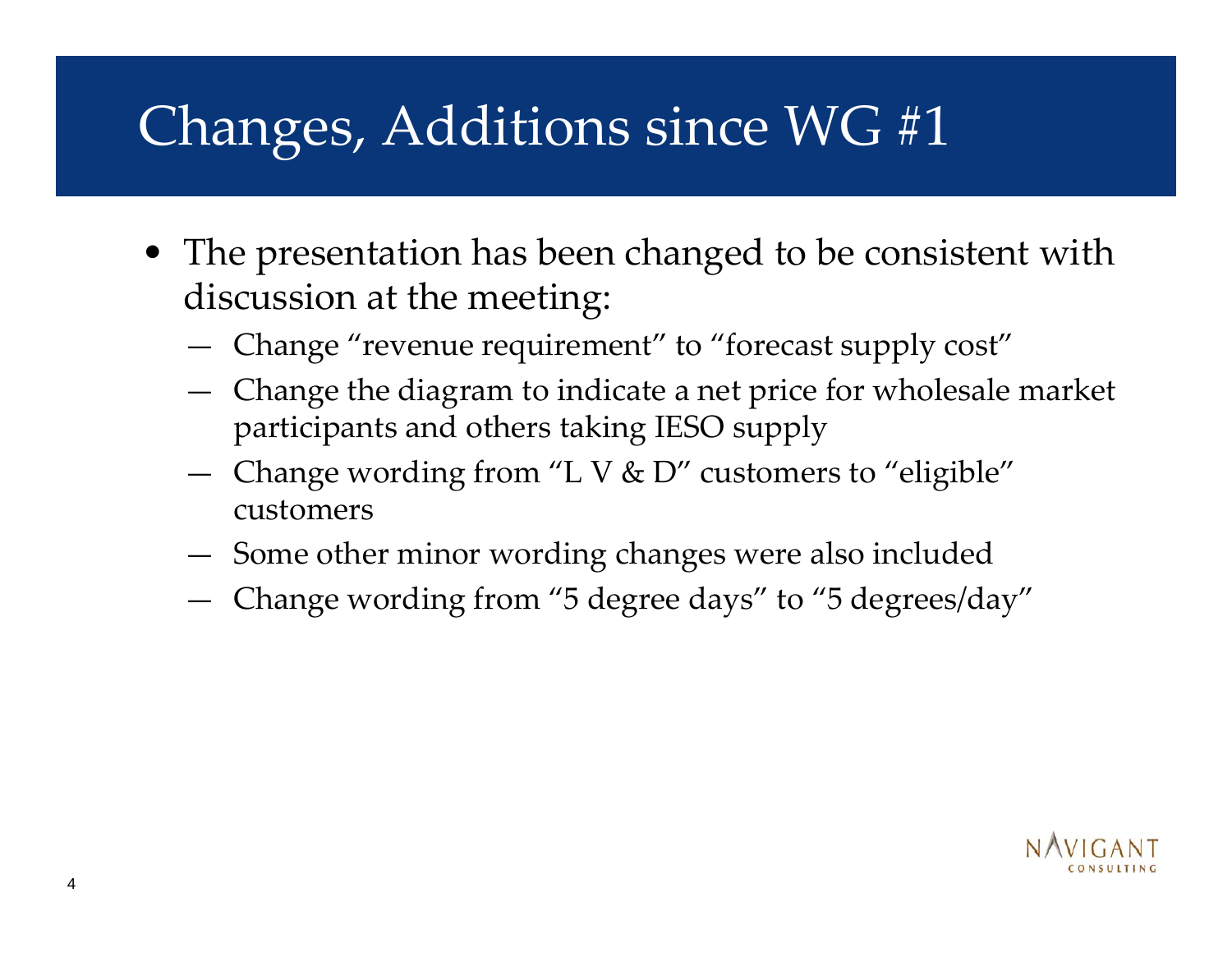#### Criteria Development

- The number of objectives and the fact that some conflict means that there must be tradeoffs between some of them
- The strawmen will be developed to emphasize those tradeoffs
- The working group members will want to compare different strawmen
- One way to formalize this is to use a structured scoring system
- The next slide shows a scoring system that was used by the New Brunswick Market Design Committee. It allowed comparison of several strawmen with respect to the objectives for the Committee

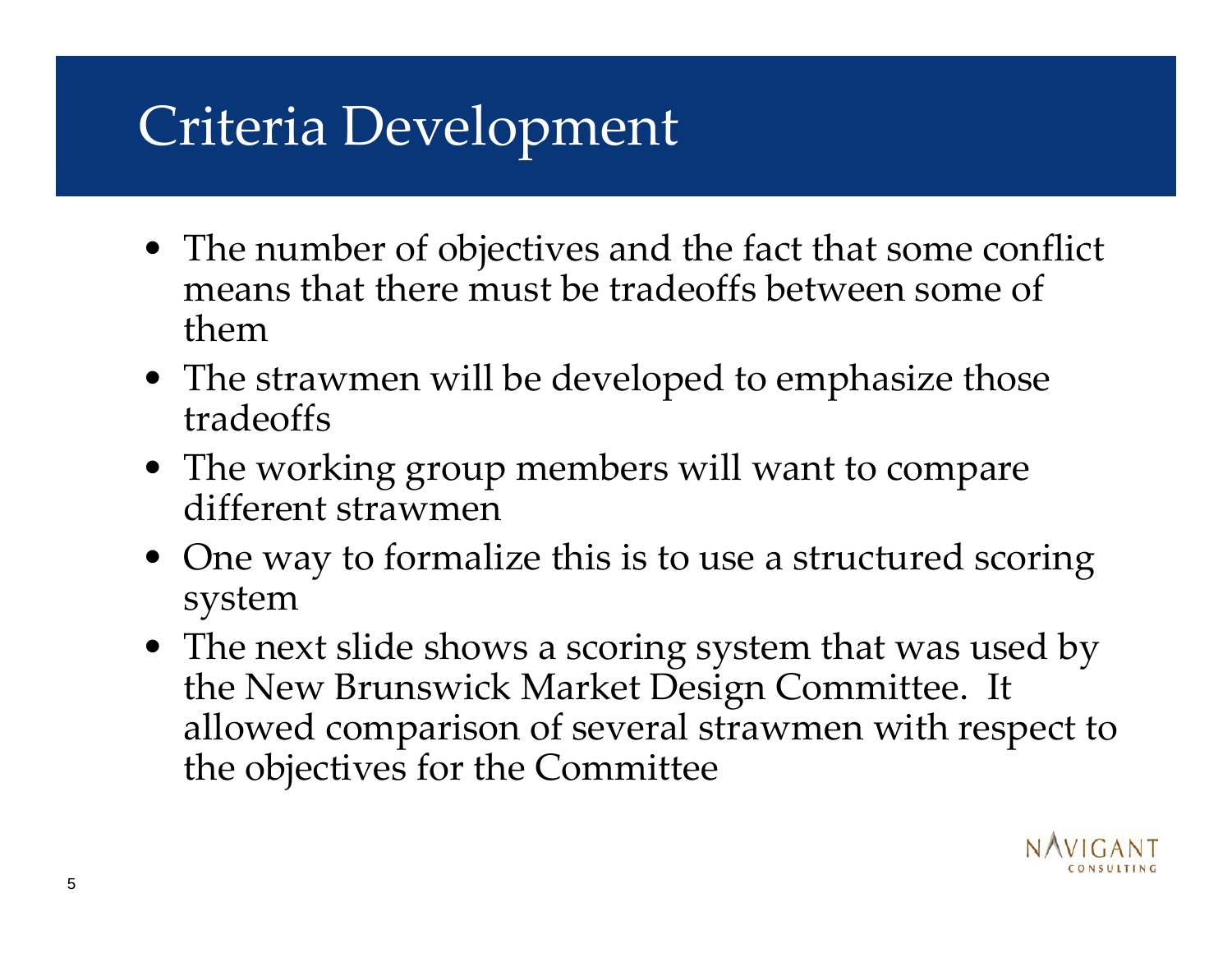#### Scoring Strawmen

| <b>COMPARATIVE MARKET PERFORMANCE</b> |                     |            |                   |           |  |  |  |  |
|---------------------------------------|---------------------|------------|-------------------|-----------|--|--|--|--|
|                                       | <b>Market Model</b> |            |                   |           |  |  |  |  |
| <b>Criterion</b>                      | <b>Minimal</b>      | <b>MEU</b> | Proposed          | "Maximal" |  |  |  |  |
|                                       | <b>Strawman</b>     | Strawman   | Strawman Strawman |           |  |  |  |  |
| Efficiency                            |                     |            |                   | $++$      |  |  |  |  |
| <b>Price Performance</b>              |                     |            |                   | $++$      |  |  |  |  |
| <b>Investment Incentives</b>          |                     |            |                   | $++$      |  |  |  |  |
| <b>Administration Cost</b>            |                     |            |                   |           |  |  |  |  |
| <b>Reliability</b>                    |                     | ╋          |                   |           |  |  |  |  |
| Transparency                          |                     | Ⴖ          |                   | $++$      |  |  |  |  |
| <b>Fairness</b>                       |                     | $\div$     |                   |           |  |  |  |  |
| <b>Robustness</b>                     |                     |            |                   |           |  |  |  |  |
| Enforceability                        |                     |            |                   |           |  |  |  |  |
| Environment                           |                     |            |                   |           |  |  |  |  |
| <b>Protecting SOS customers</b>       |                     |            |                   |           |  |  |  |  |

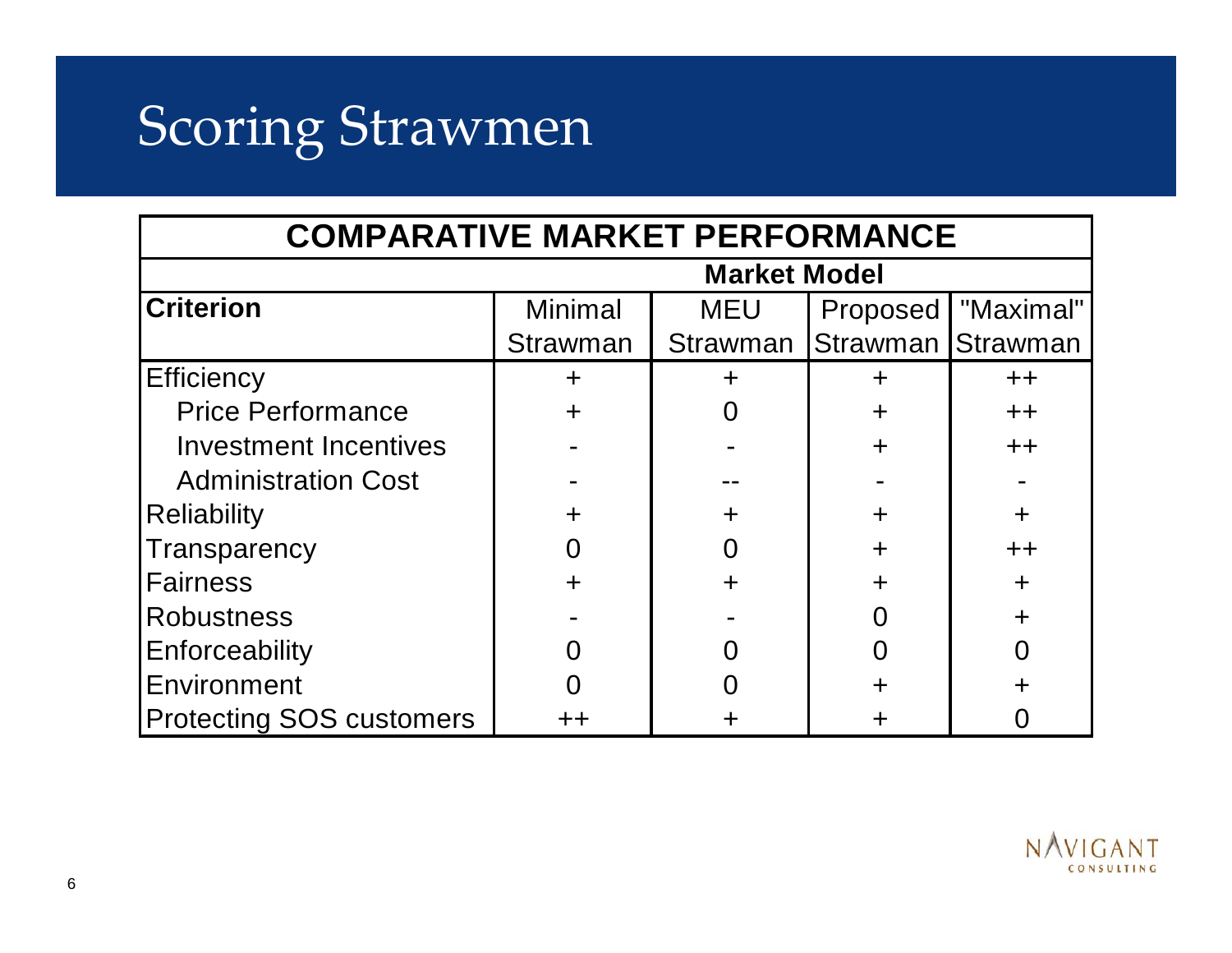#### Analysis of the Variance Account

- •Navigant Consulting has performed some calculations to create a range of values of the variance account the OPA will carry for designated customers
- $\bullet$ We started with an existing forecast of the three price streams in Ontario, as shown on the diagram
	- If the actuals are exactly as forecast, the variance will be zero
- We then chose conditions that are likely to create higher or lower variances, with the intention of producing roughly an 80% range
	- A probability of 10% of having a higher variance
	- —A probability of 10% of having a lower variance
- $\bullet$ The following slides describe our methodology for arriving at the variances

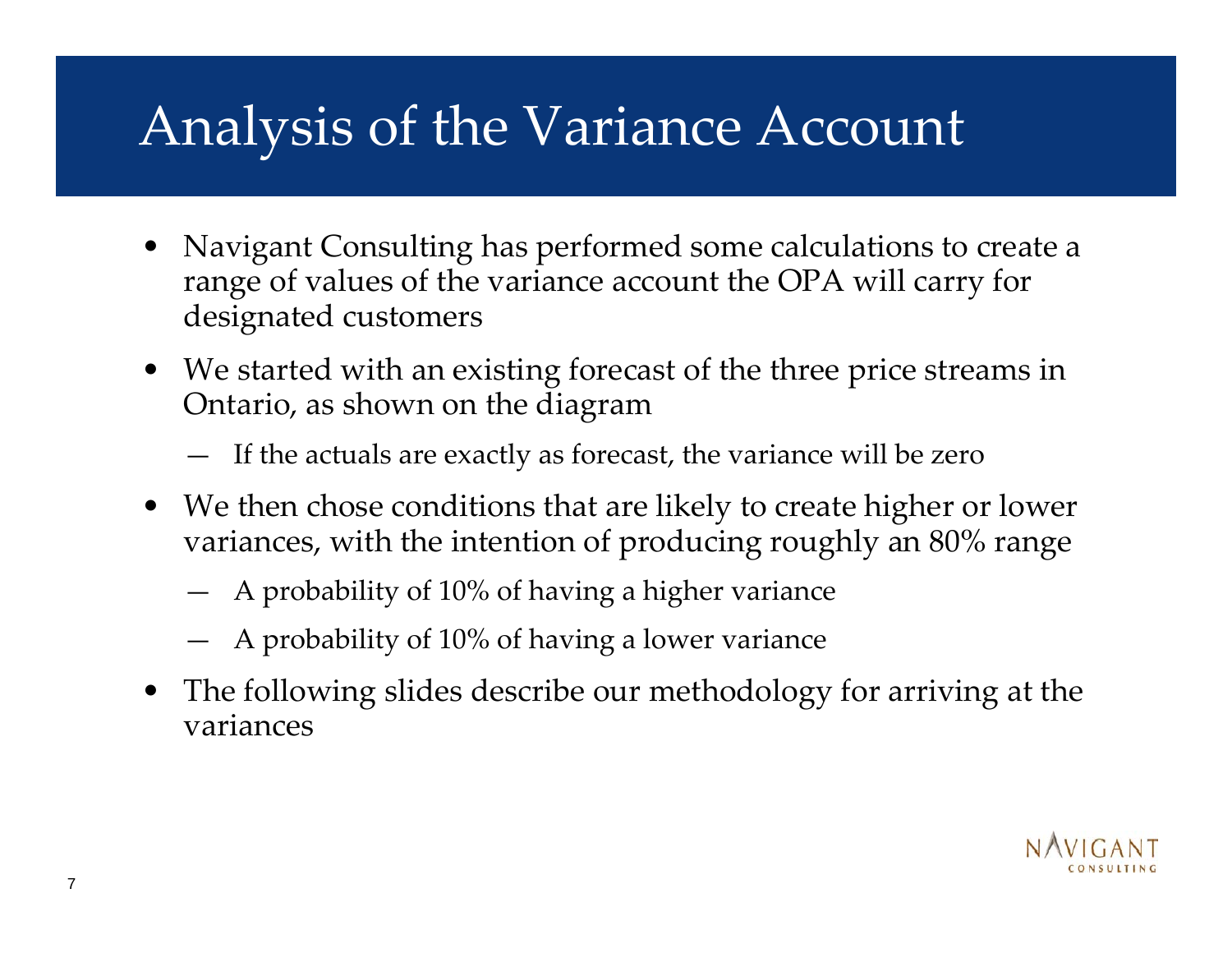#### Market Structure and Variances

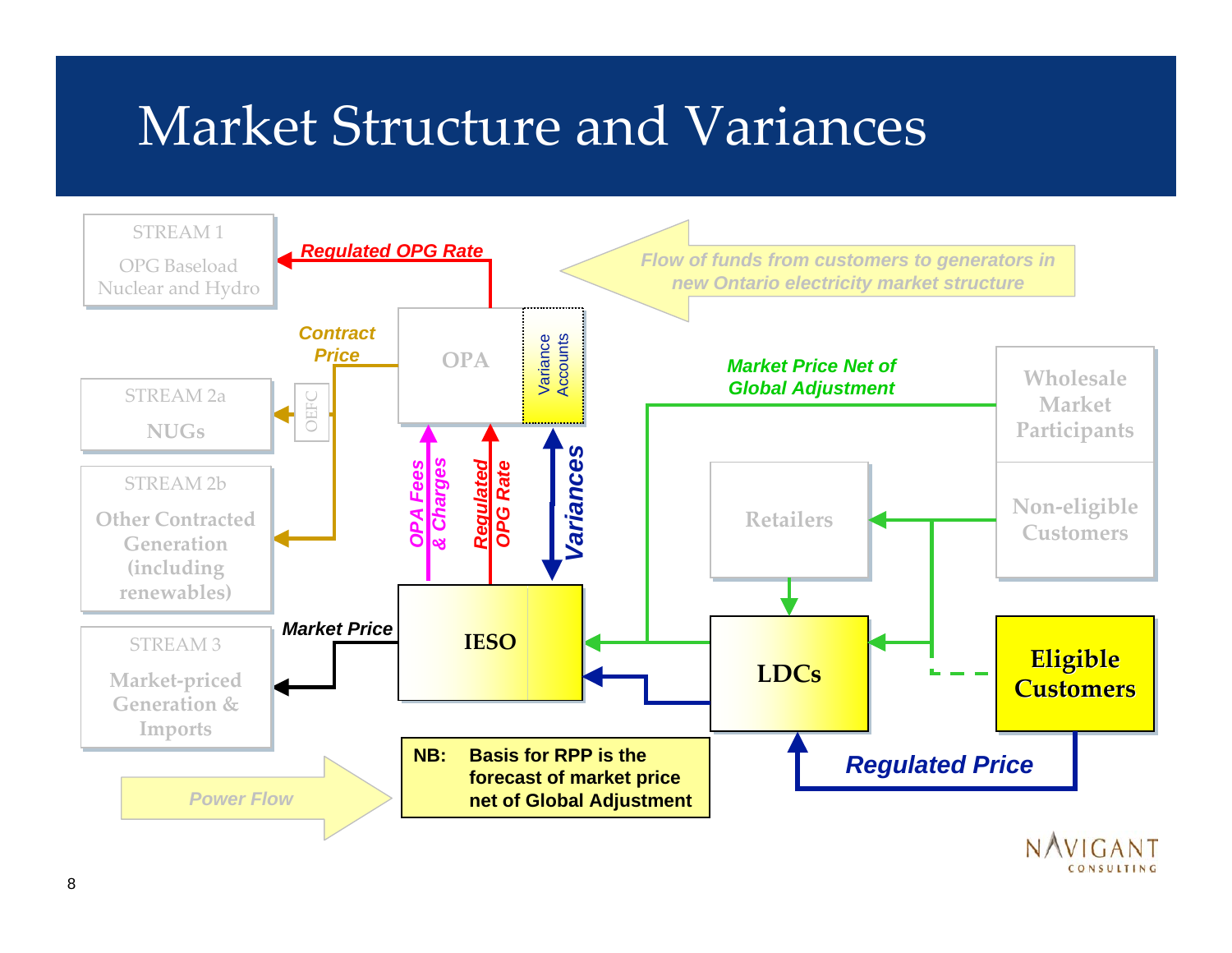#### OPG Baseload Nuclear and Hydro

#### STREAM 1 **OPG Bas eload OPG BaseloadNuclear and Hydr oHyd r o**

- For this calculation, we assumed that the OPG baseload assets will be supplied at a fixed price set by the OEB
- However, the quantities of output could be reduced or increased by worse or better than expected nuclear performance
- We chose scenarios to represent each case

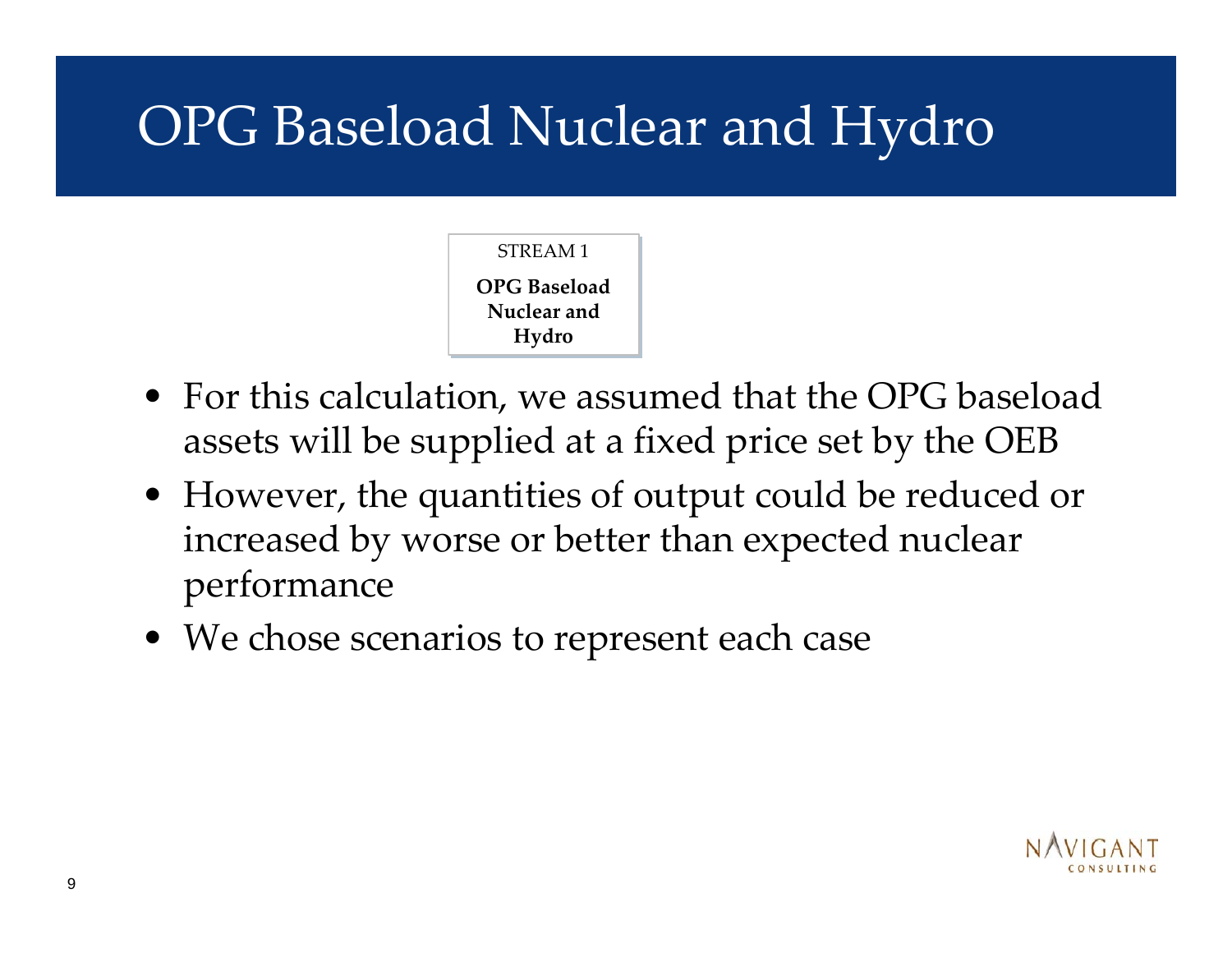# NUGs and RFP Supply



- For the existing NUGs, we used our assumptions from our Ontario Market Assessment. We did not change these assumptions as part of the scenarios.
- This analysis is only for the first two years of the RPP, or to May, 2007. We have not factored in the impact of the Other Contracted Generation (ie, through the 2500 MW or renewables RFP) because very little of this capacity is likely to be onstream until in May 2007.

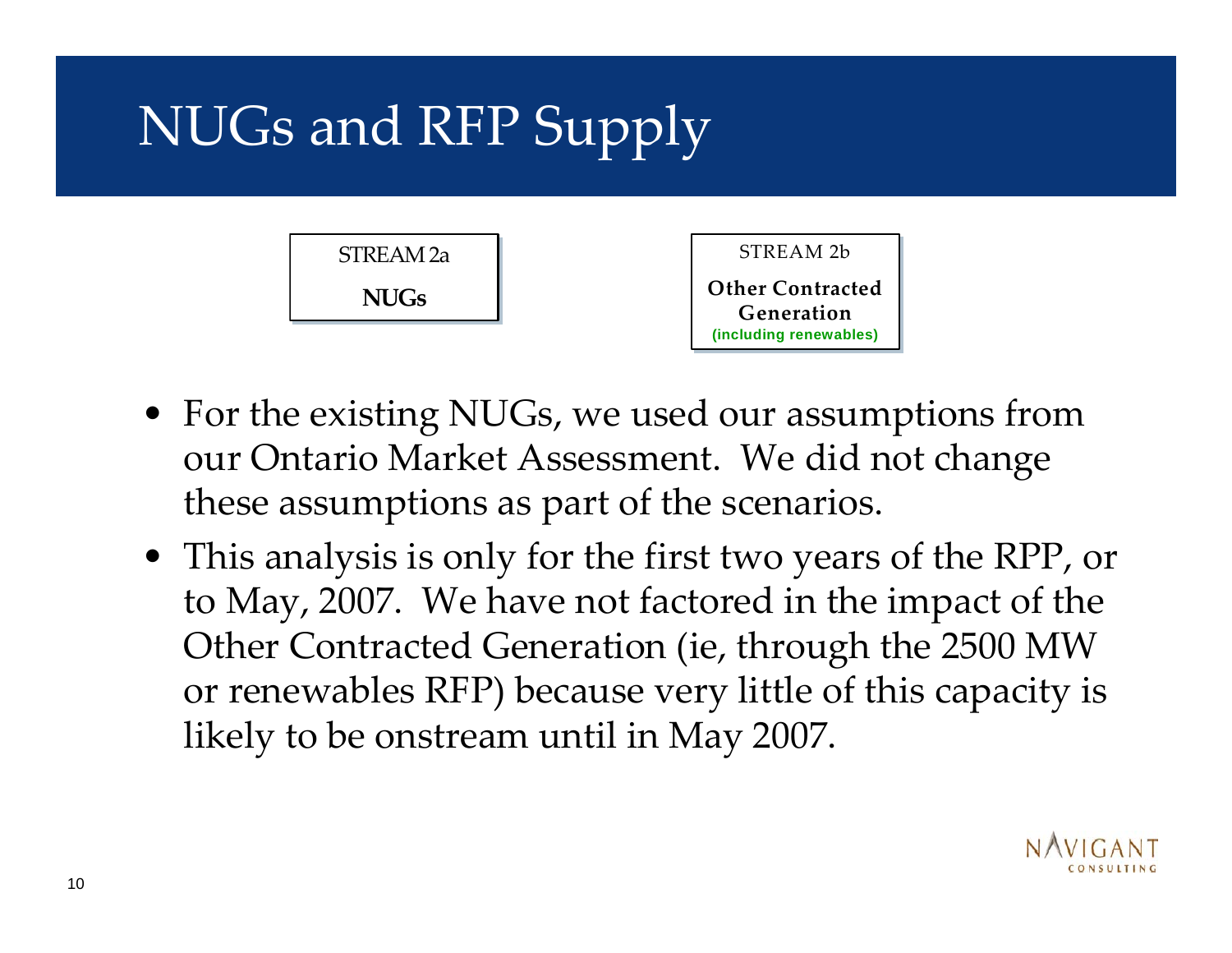# Market Priced Supply

STREAM 3 **Market-p ric e dM a r k et-pric ed Gener ation & Generati on & Imp ort sImp ort s**

- For the analysis, we assumed that the quantity of supply to be priced at the market is the rest of total demand, after the contribution of the prescribed generators, NUGs, and RFP contracts
- We varied the price based on the historical variance of the market price (HOEP)

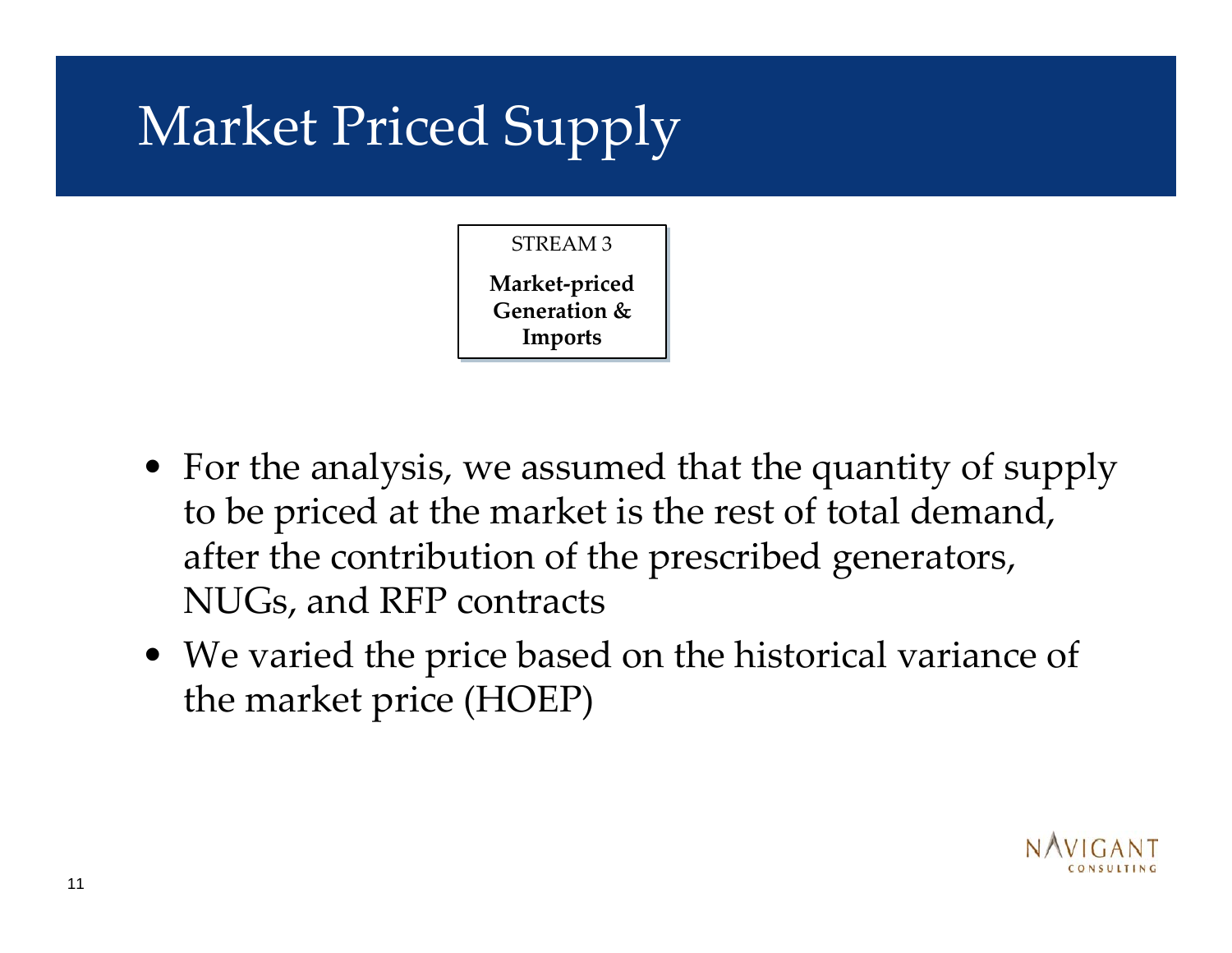#### Alternative Scenarios

- We have produced several scenarios for the variance and the impact on customer rates
	- For the rate impact, we assumed that variance recovery would take place over 12 months as an incremental energy charge based on the forecast demand by eligible customers for the 12 months
	- We calculated the rate impacts if the variance is trued up at 3 or 12 month intervals
	- We assumed that customers taking about half the total load w ould be eligible for the RPP
- Note that the total rate impact is the same at the end of the 4 quarterly adjustments as the annual adjustment, it just happens in smaller steps

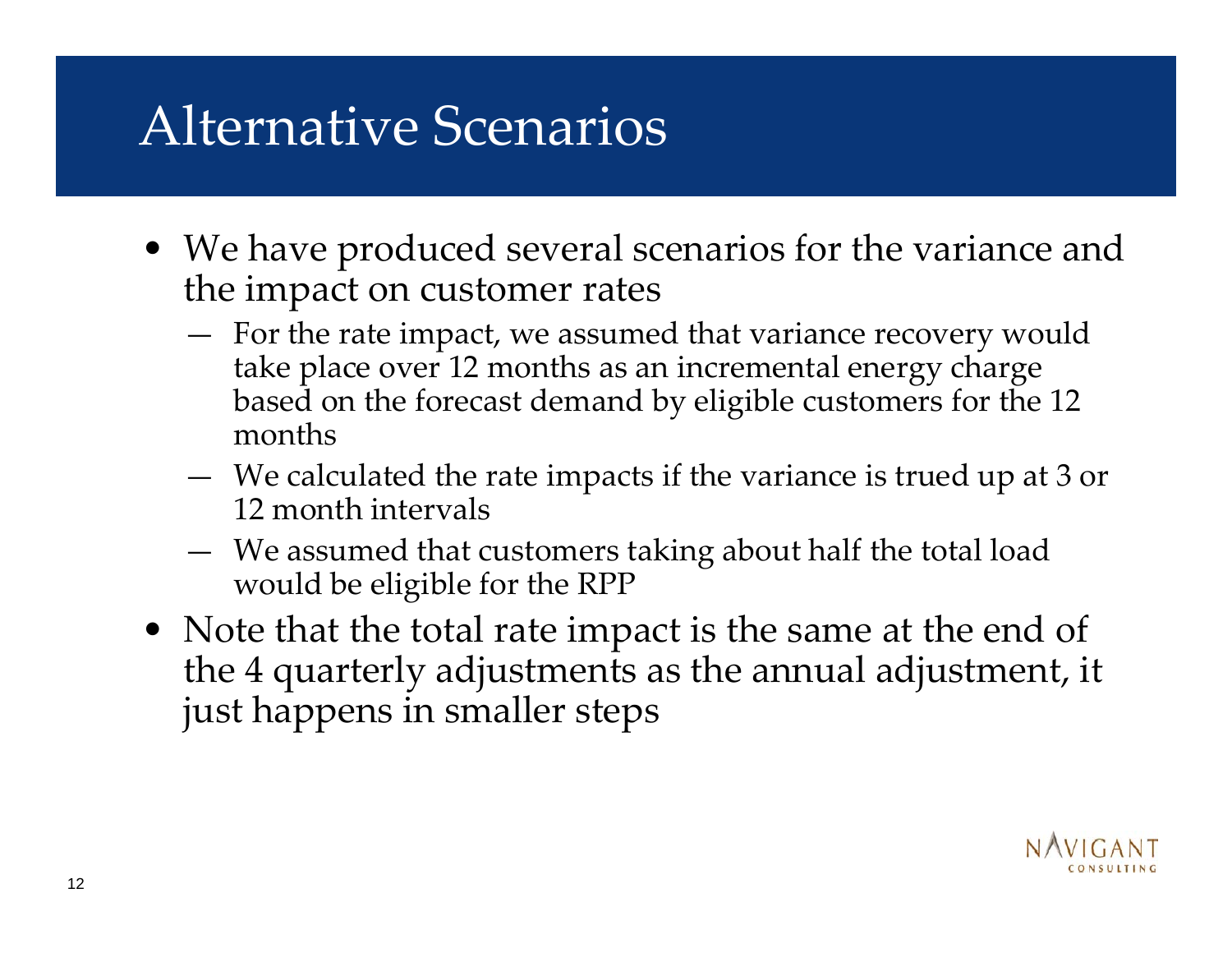#### Scenarios for Variances: High

- One in ten year high
	- Market price starts peak period at the 90th percentile, but moves toward the mean
	- Two large nuclear units out for the summer peak; one small nuclear unit out for the winter peak
	- The summer is hot (5 degrees/day above normal for half the summer months)
	- The winter is cold (10 degrees/day below normal for half the winter months)
- 10% price
	- Market price taken at 10% above forecast level for entire period

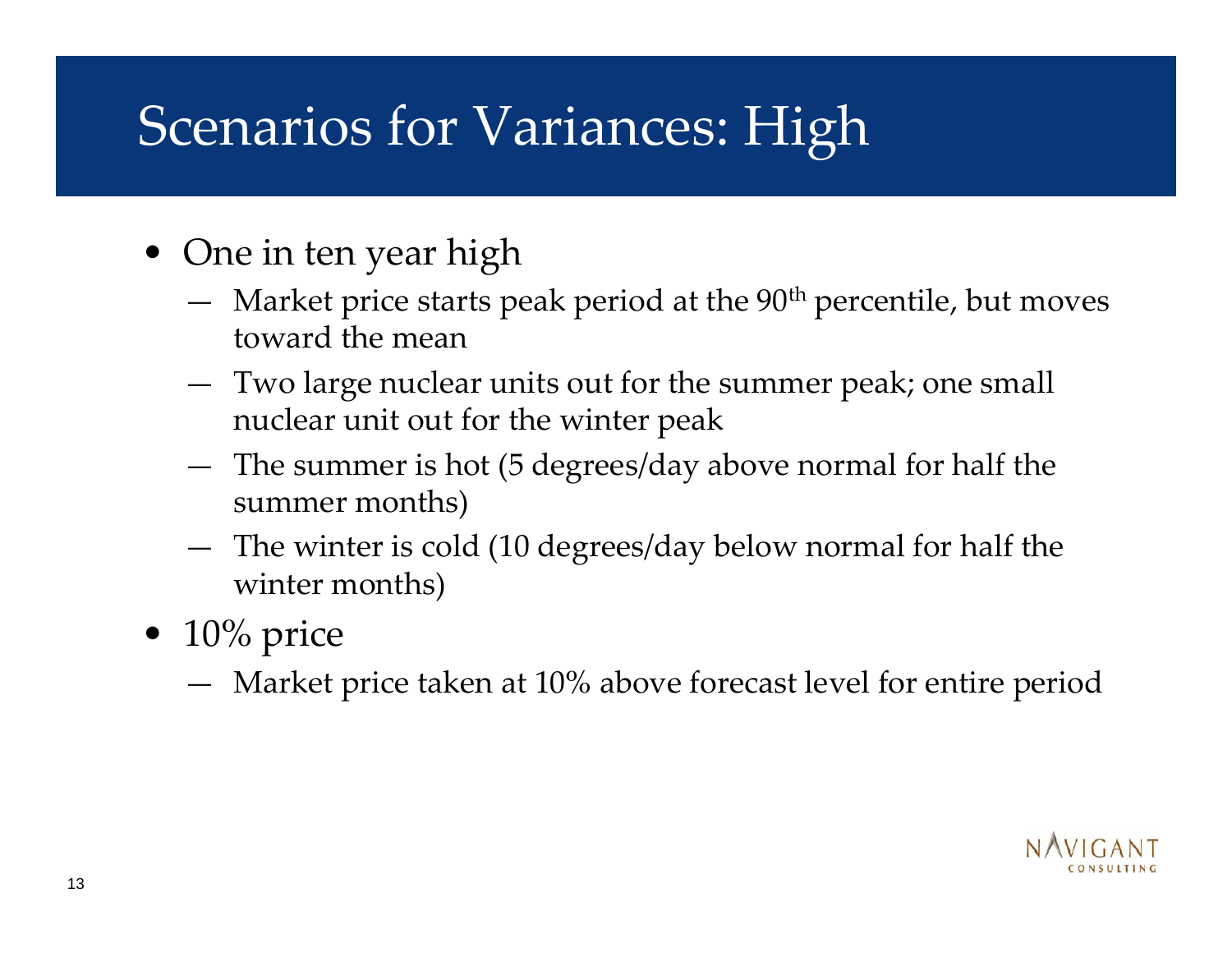#### Scenarios for Variances: Low

- 10% price
	- Market price taken at the 10% below forecast for the entire period
- One in ten year low
	- Market price starts peak period at the 10<sup>th</sup> percentile, but moves toward the mean
	- Nuclear capacity factor 2% better than forecast for summer and winter peak periods
	- The summer is cool (5 degrees/day below normal for half the summer months)
	- The winter is warm (5 degrees/day above normal for half the winter months)

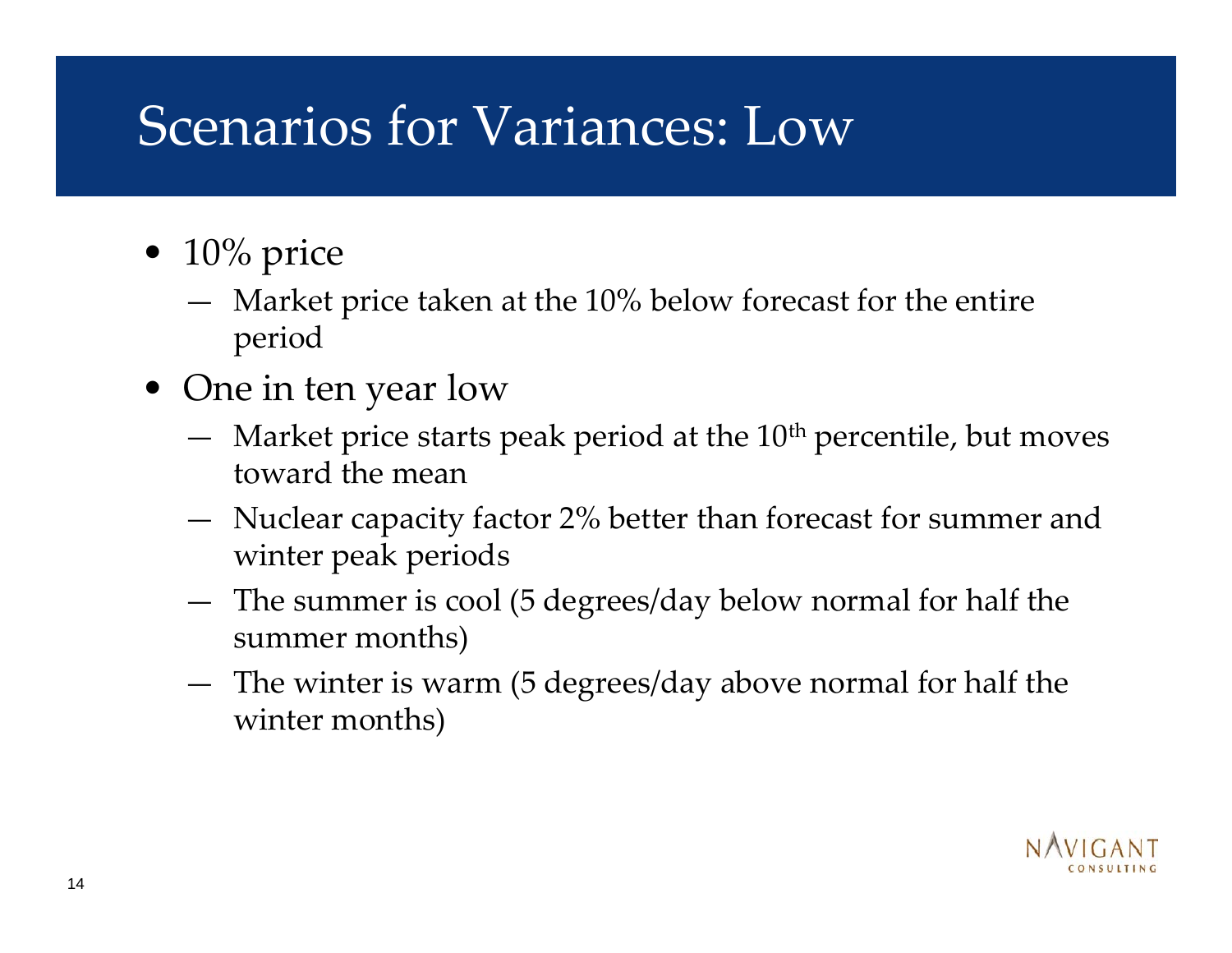

| <b>Scenario</b>              | <b>Quarterly Variances</b> | Year<br><b>Total</b><br>(\$/M) |             |            |              |
|------------------------------|----------------------------|--------------------------------|-------------|------------|--------------|
|                              | 1                          | $\mathcal{P}$                  | 3           | 4          |              |
| <b>Tenth Percentile High</b> | \$116.5                    | \$54.6                         | \$130.5     | \$98.2     | \$399.90     |
| 10% price increase           | \$66.6                     | \$62.7                         | \$60.5      | \$52.3     | \$242.00     |
| 10% price decrease           | $-$ \$66.6                 | $-$ \$62.7                     | $-$ \$60.5  | $-$ \$52.3 | $-$ \$242.00 |
| <b>Tenth Percentile Low</b>  | $-$ \$118.40               | $-$156.69$                     | $-$ \$51.80 | $-572.10$  | $-$ \$281.30 |

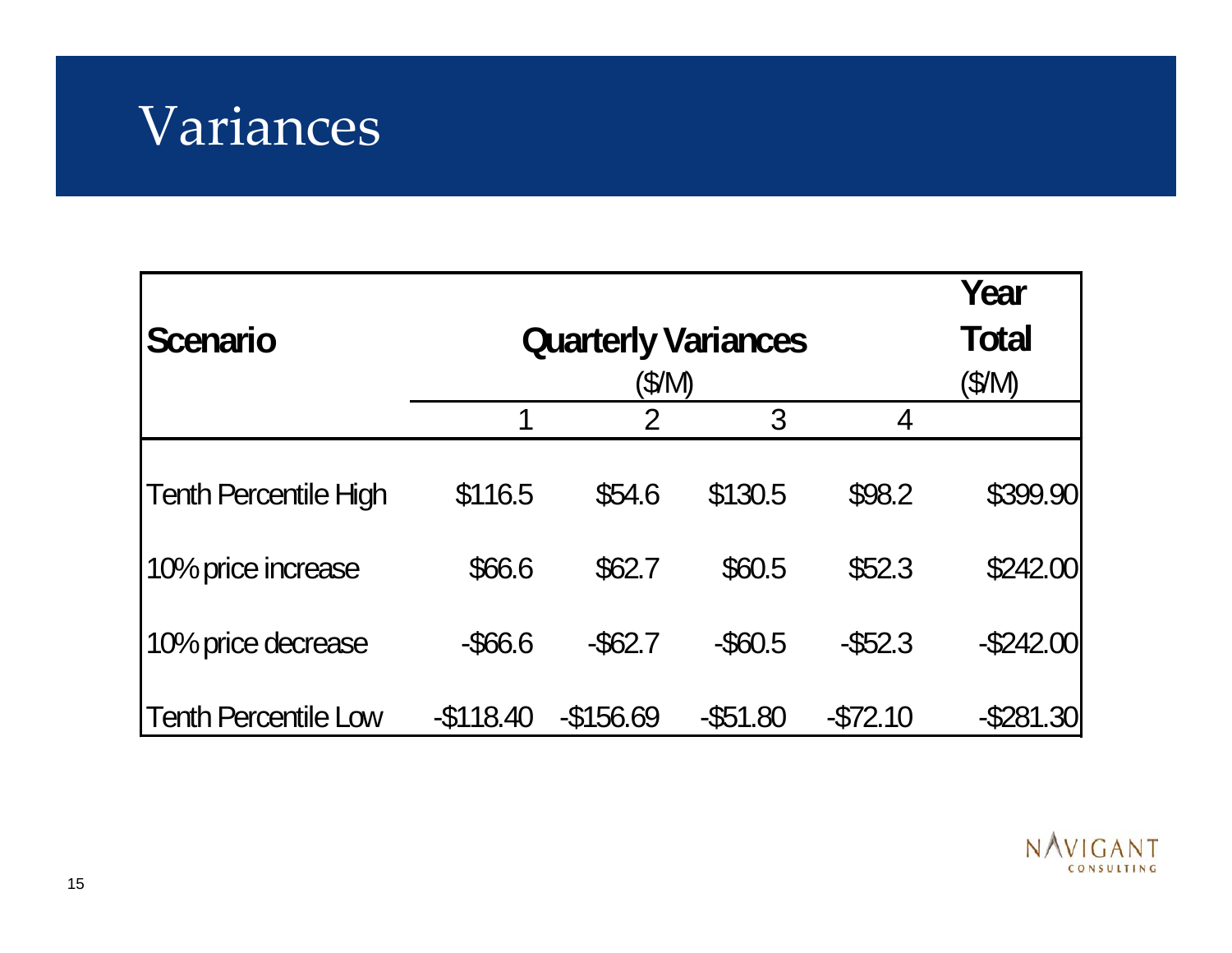

| <b>Scenario</b>              |             | <b>True Ups by Quarter</b> | <b>Annual True Up</b><br>% base |          |             |         |
|------------------------------|-------------|----------------------------|---------------------------------|----------|-------------|---------|
|                              | (cents/kWh) |                            |                                 |          | (cents/kWh) | price*  |
|                              |             | 2                          | 3                               | 4        |             |         |
| <b>Tenth Percentile High</b> | 0.149       | 0.070                      | 0.166                           | 0.125    | 0.509       | 9.8%    |
| 10% price increase           | 0.085       | 0.080                      | 0.077                           | 0.067    | 0.308       | 6.0%    |
| 10% price decrease           | $-0.085$    | $-0.080$                   | $-0.077$                        | $-0.067$ | $-0.308$    | $-6.0%$ |
| <b>Tenth Percentile Low</b>  | $-0.152$    | $-0.050$                   | $-0.066$                        | $-0.092$ | $-0.358$    | $-6.9%$ |

\*per cent of commodity price, not of total customer bill

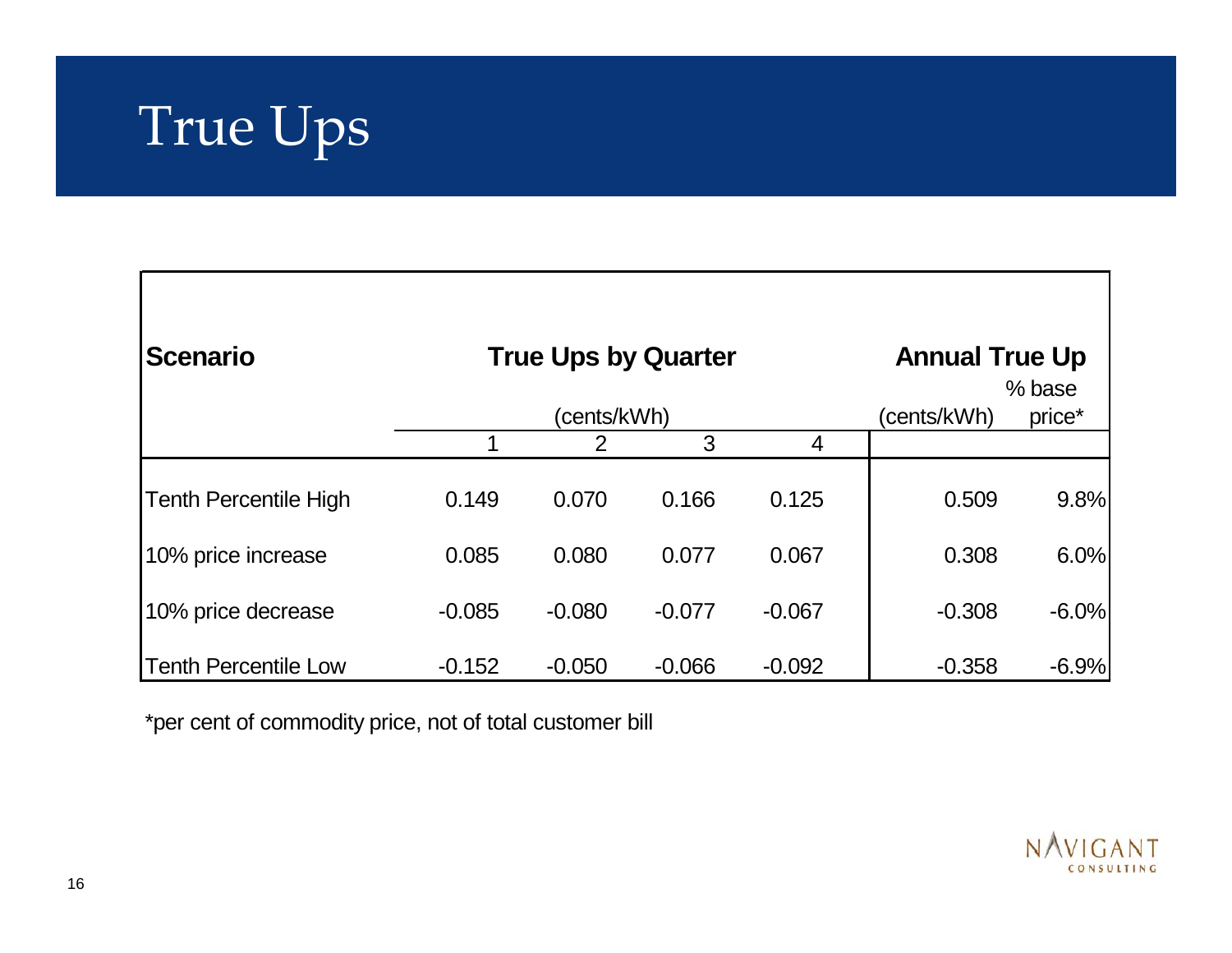#### True Ups and Price Stacking



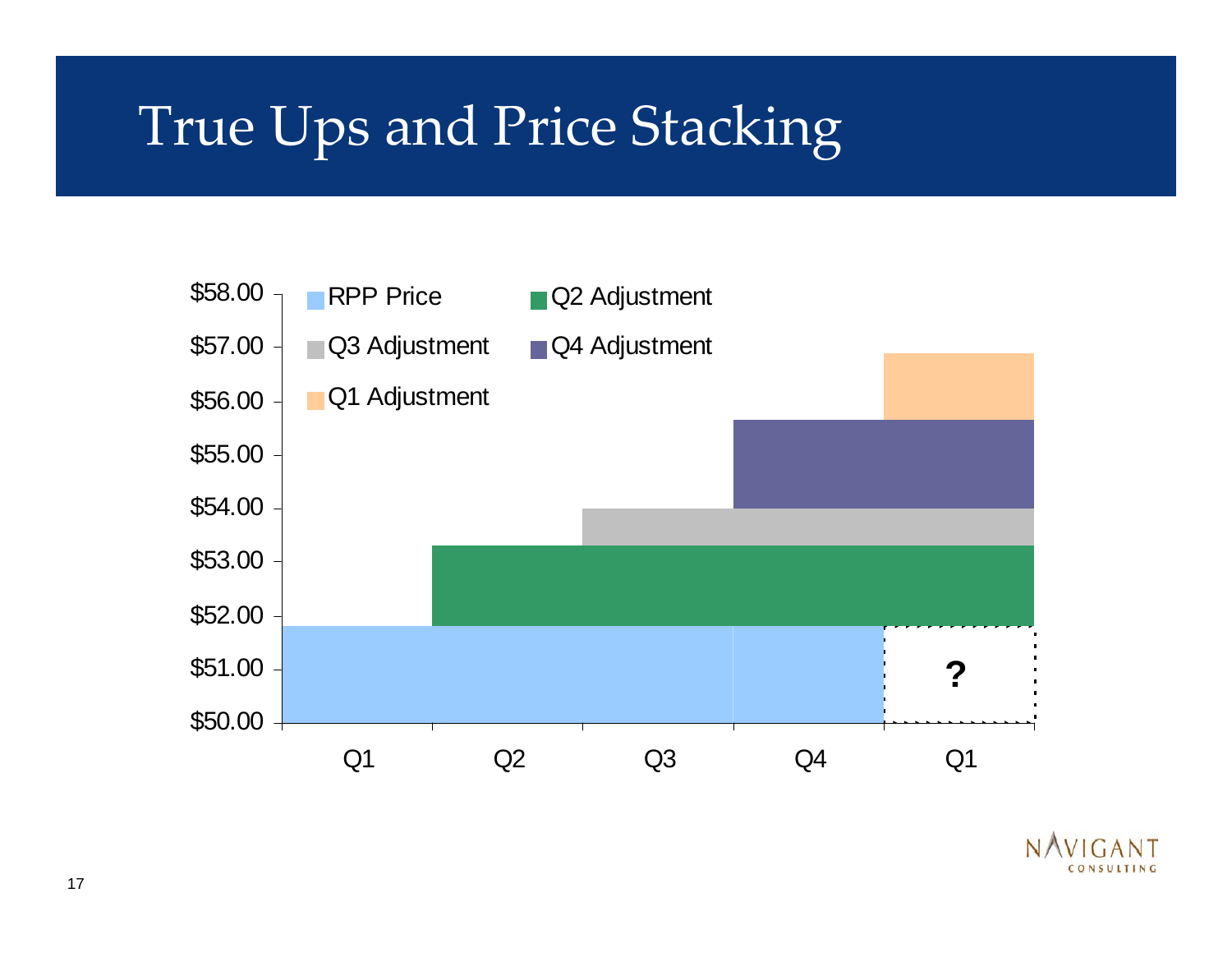## Objectives and Approaches

- This section looks at the objectives and presents some ideas of how to approach them
- For each objective, we have tried to generate more than one idea
- We are looking for reactions and ideas from the working group, with the intent of starting to construct a strawman
- In keeping with the discussion of last week, this section will focus on the immediate future without widespread installation of smart meters
	- The implications of smart meters will be discussed once the outline of a first approach for current metering infrastructure begins to emerge

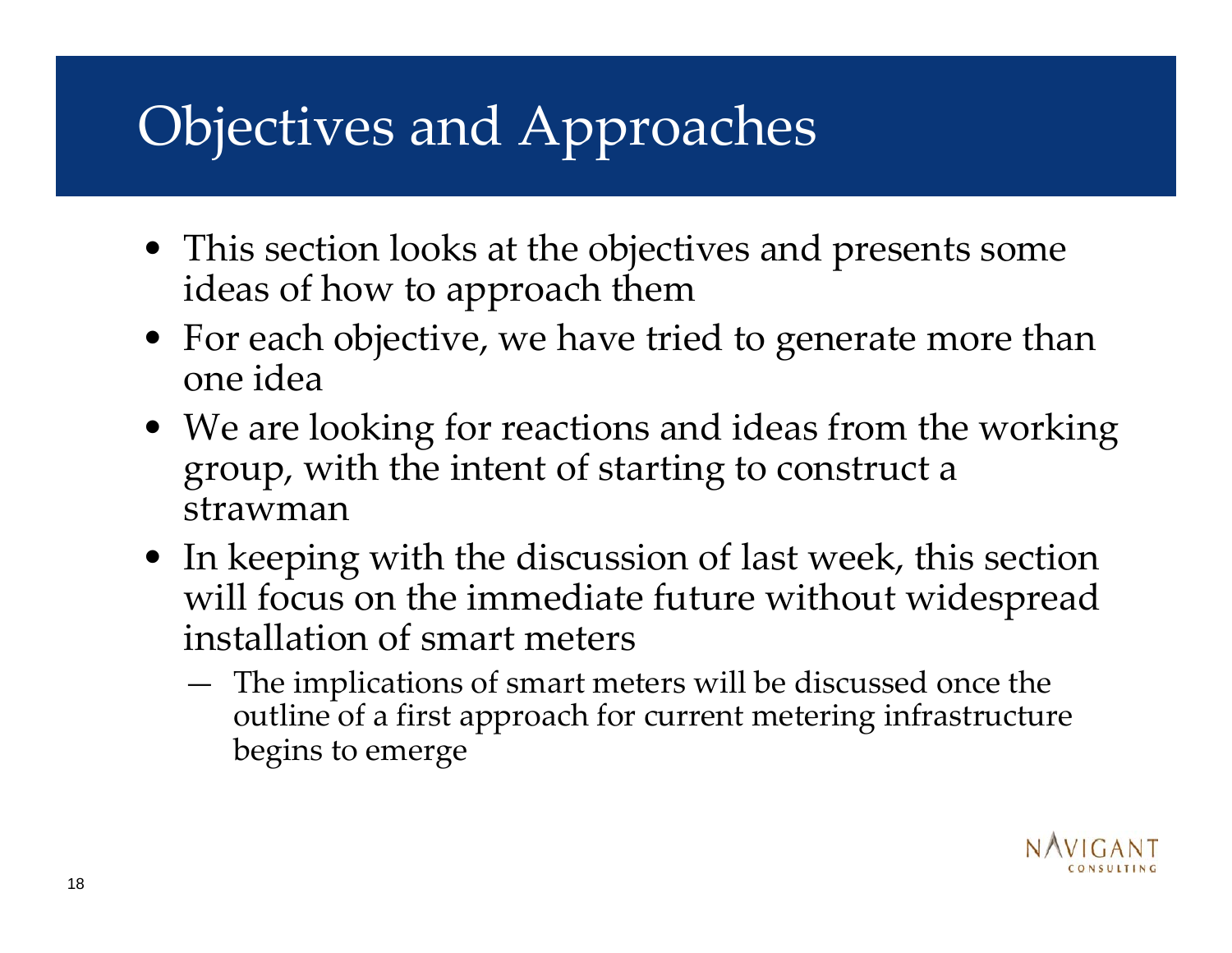#### Objective: Rates Cost Reflective Over Time

- Because the rate that eligible customers will pay depends on forecasts, the actual costs of their supply will differ from their rate
	- The resulting variances will be carried by the OPA (as the draft regulations make more clear)
- These variances must be allocated to customers to make the rates cost reflective over time
	- The eligible customers are those for whom the costs were incurred; they will bear the costs or get the benefits
	- —At issue is how the variances are allocated to customers

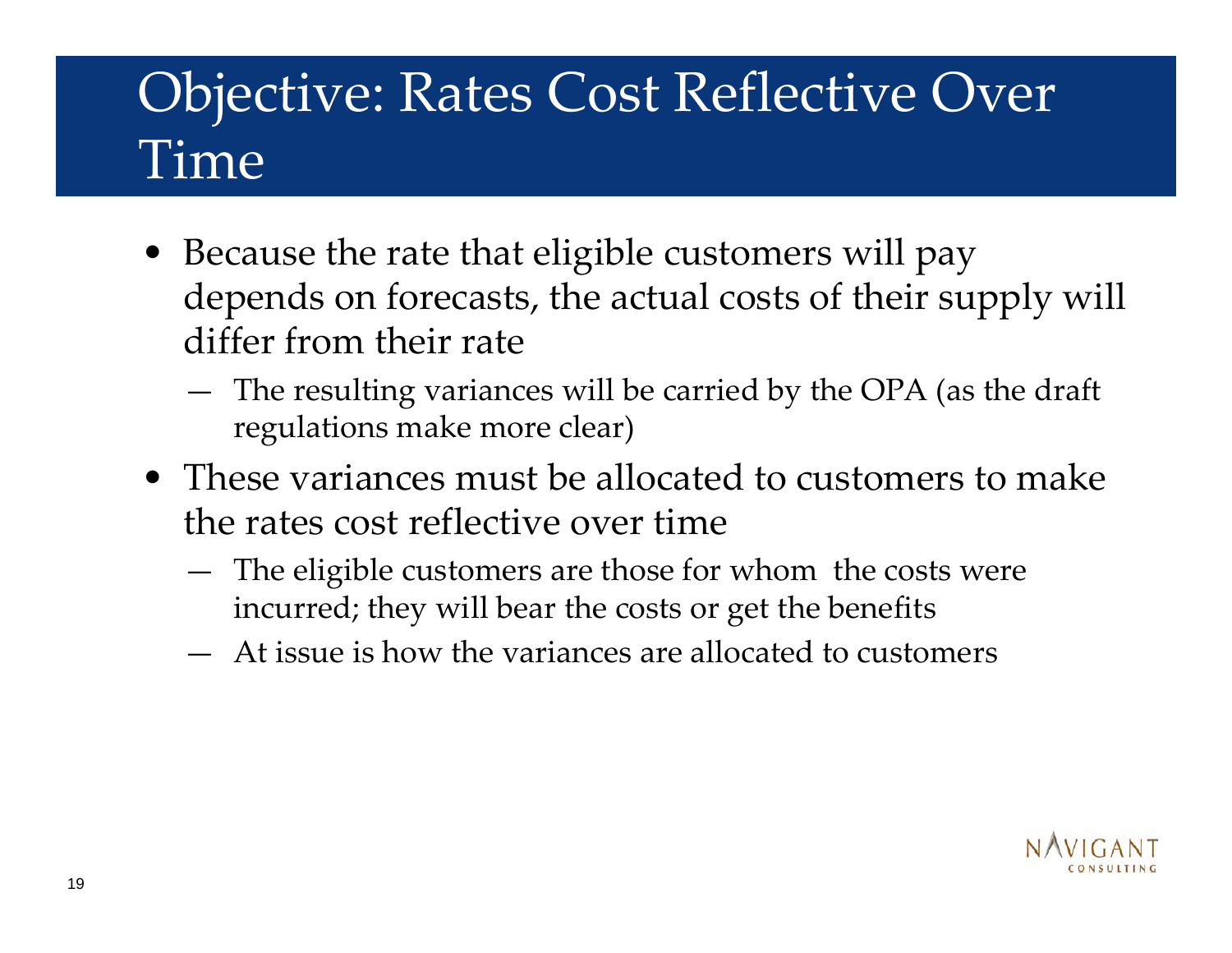#### Approaches: Rates Cost Reflective Over Time

- Using an adjustment to future RPP prices to allocated past costs or benefits means that the future RPP prices will reflect a forecast of prices then, along with an adjustment for historical actual costs
- Is there a way to make these future prices more reflective of costs at the time that the prices are being paid?
	- For example, if the true up is annual, use a seasonal (monthly?) pattern to the true up that matches the seasonal pattern of the variances?
	- Or put the variances on the top tier of the rate, if there is a tiered rate structure (thus allocating costs or benefits differentially to those whose marginal use might be greater)?
- Note: the variance computations simply added the true ups to the average energy rates

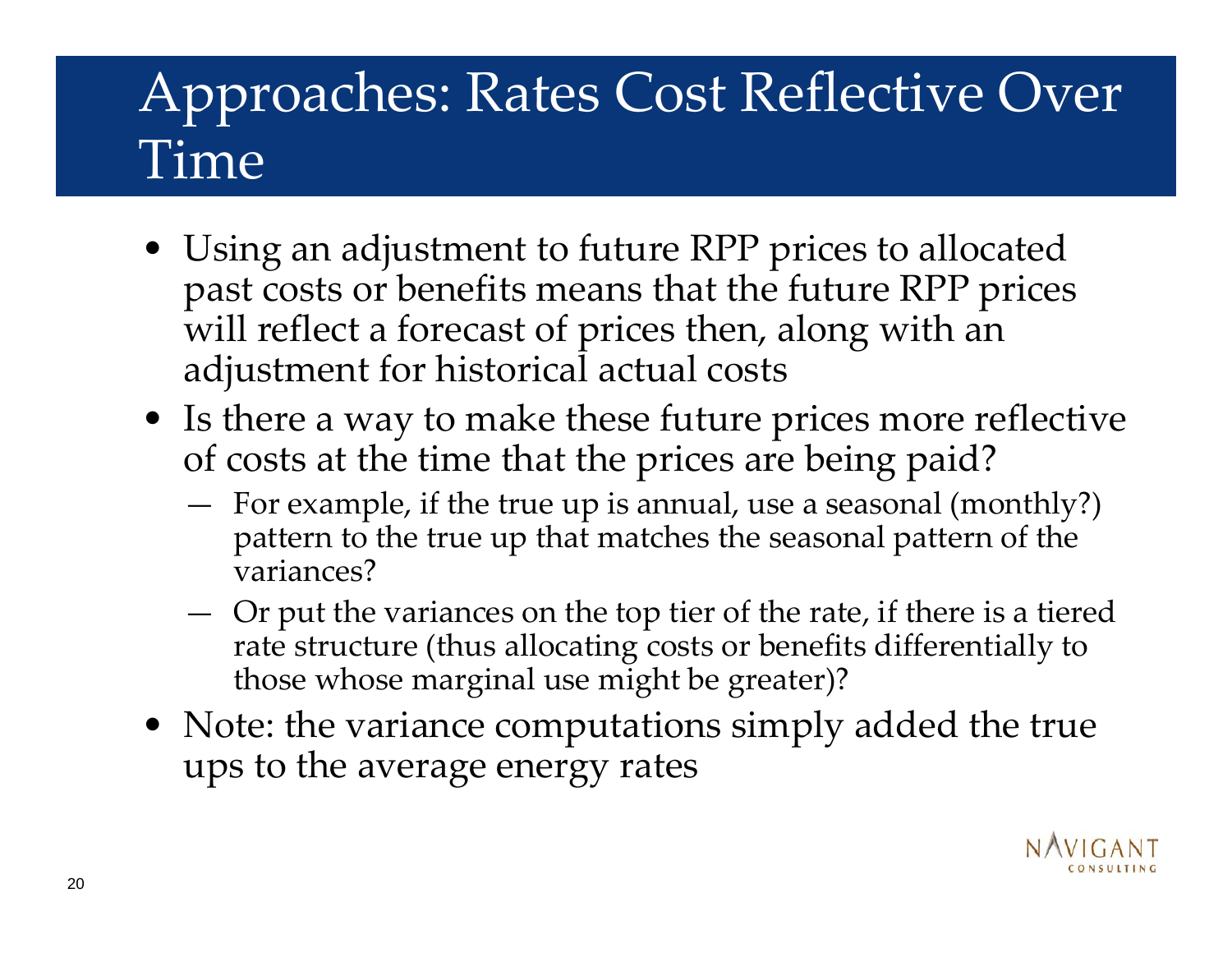#### Objective: Price Stability

- The discussion last week recognized that price stability can be seen as referring either to the size or the frequency of price changes
- The calculations of the variances and true ups showed how the size and frequency of the price changes trade off against each other

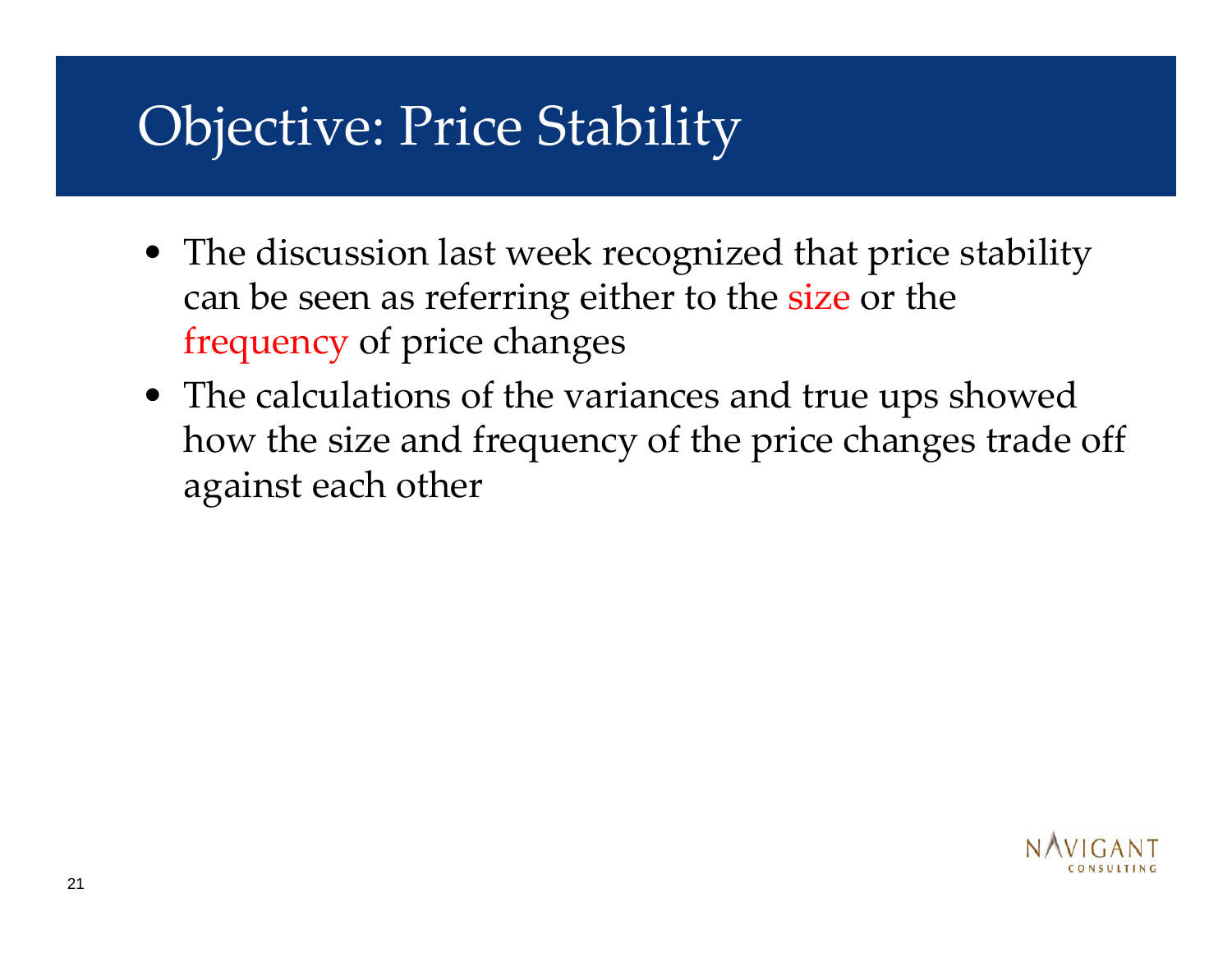# Approach: Price Stability

- The preceding discussion showed the implications for eligible customers of various time periods for paying or collecting the variances
- The different approaches show directly the tradeoffs between cost reflectivity and price stability, including the tradeoffs
- The longer the variance accumulates, the greater cost reflective adjustment can be as a fraction of the base price
	- Variances will build up if they tend to be all of the same sign
	- If variances offset each other (periods of high variances alternating with periods of low variances), the longer the variance accumulates, the less the adjustment
	- **All Contracts** But the risk of a high variance is greater with the longer period

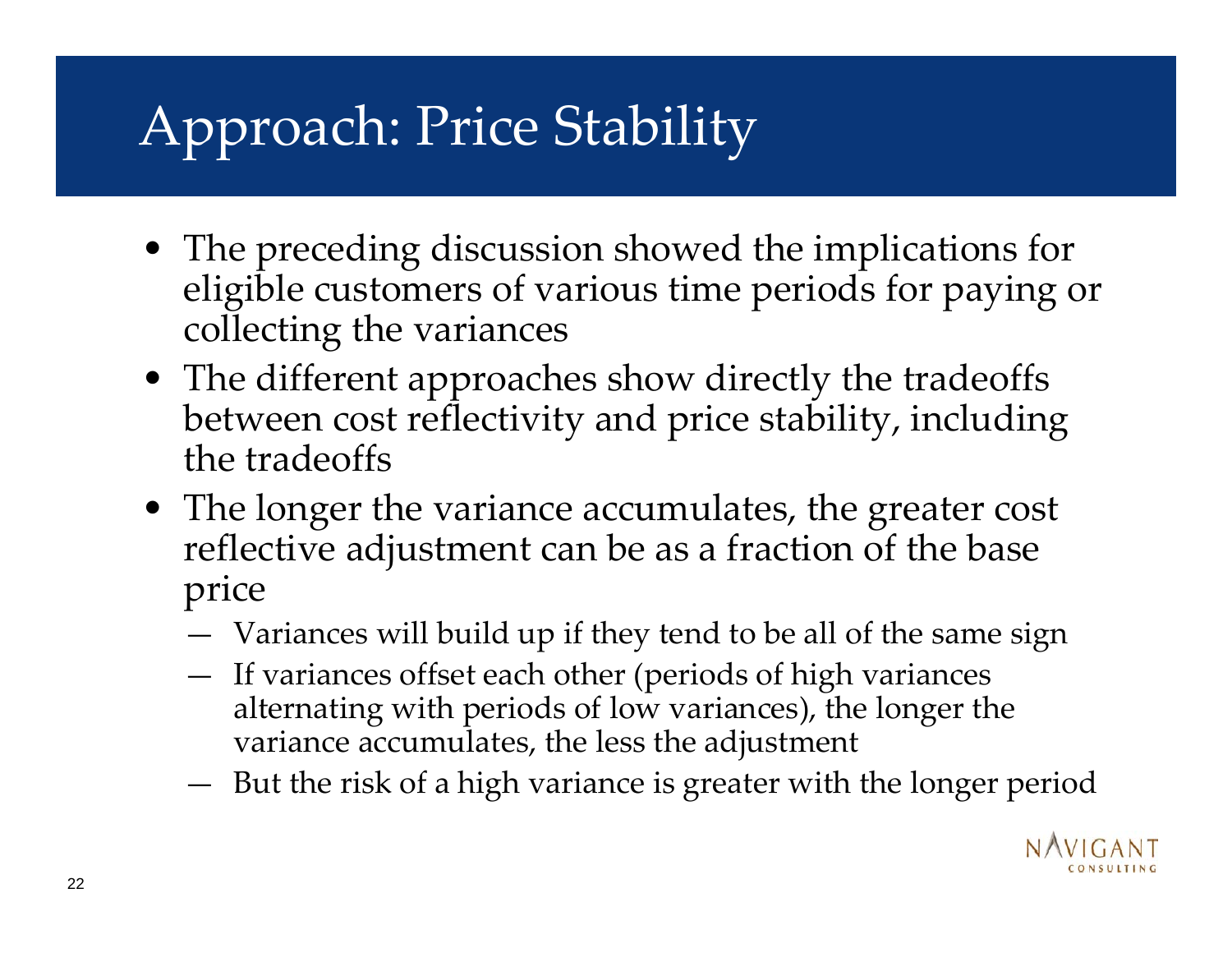### Example: Enbridge QRAM

- Enbridge Gas Distribution has a Quarterly Rate Adjustment Mechanism (QRAM) for System Gas customers
- As reported on Enbridge's website (see handout)
	- Prices are set for the year based on a forecast (unclear whether forecast based purely on spot or on mix of spot and forward purchases)
	- Variances collect in the Purchased Gas Variance Account and are cleared quarterly (recovery period not stated)
	- Prices are reviewed quarterly and rebased if required
	- Outstanding variance at year-end is cleared through annual adjustment

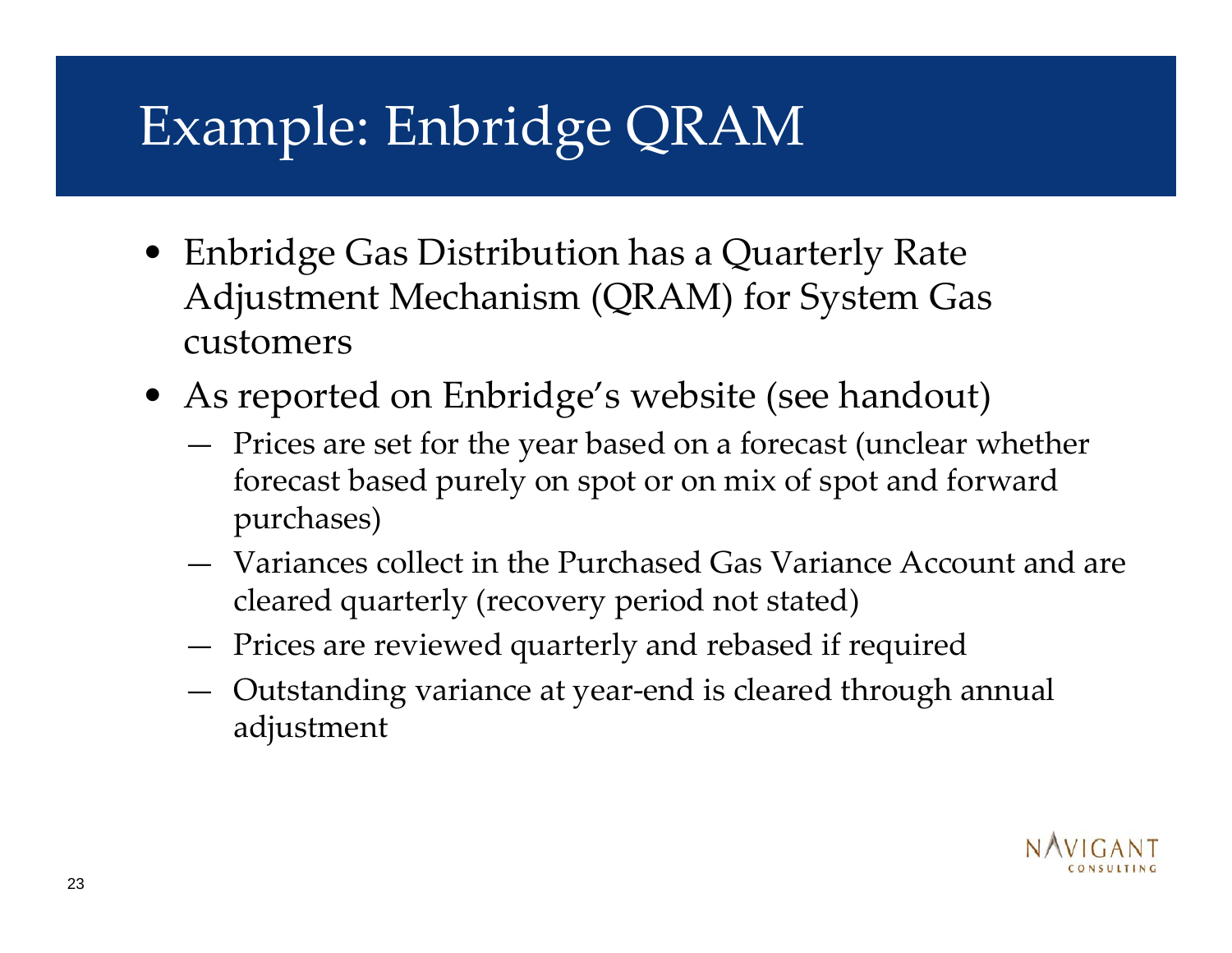#### Example: System Gas Prices across Canada

- Broad mix of approaches uses by other gas utilities across Canada
	- Rebasing and true-up per iods vary
	- Degree of forward purchasing varies (NB hedge provided by a any forward purchase of gas would have similar impact on system gas costs as OPG heritage pool for Ontario RPP supply costs)
- Based on Navigant Consulting analysis, all system gas pricing mechanisms yielded average system gas costs within 3% of AECO spot prices over a three year period from January 2000 through December 2003, but how they got there varied significantly as shown on the following slide

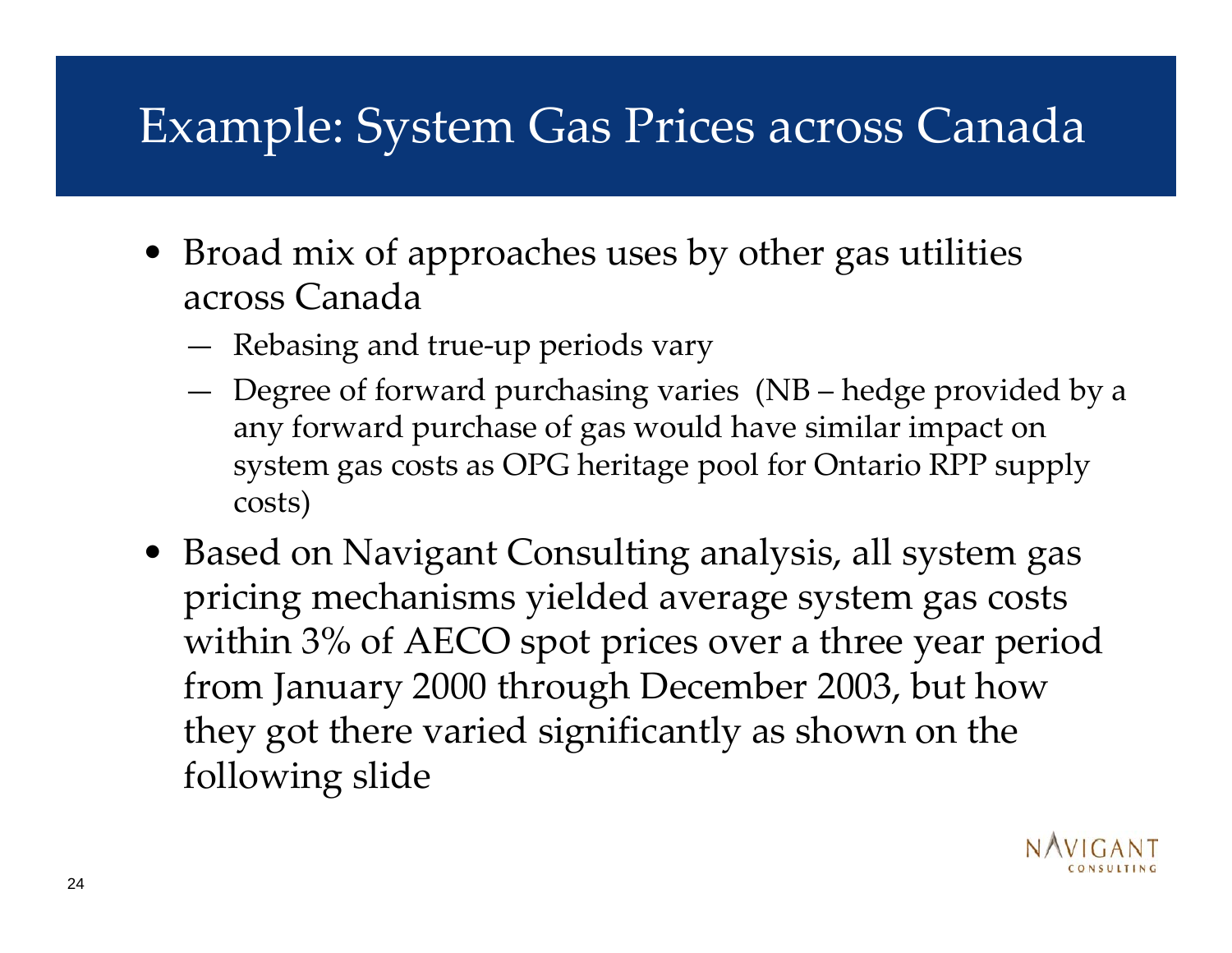#### System Gas Prices across Canada: January 2000 – December 2003

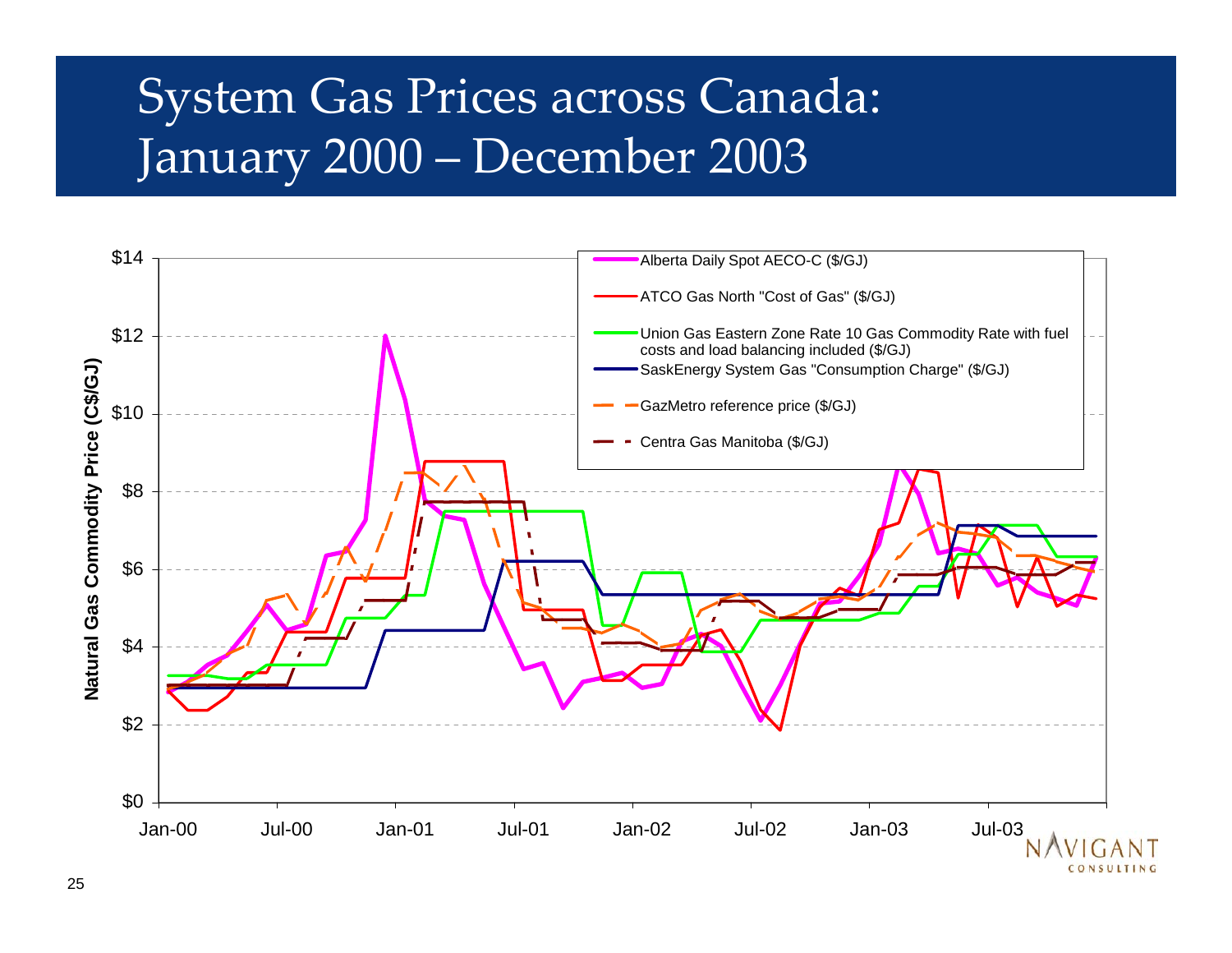#### System Gas Prices across Canada (cont'd)

- •System gas pricing mechanisms mitigate volatility in spot market
- •On average across Canada, changes in system gas prices lag changes in spot prices by  $\sim$  3 months

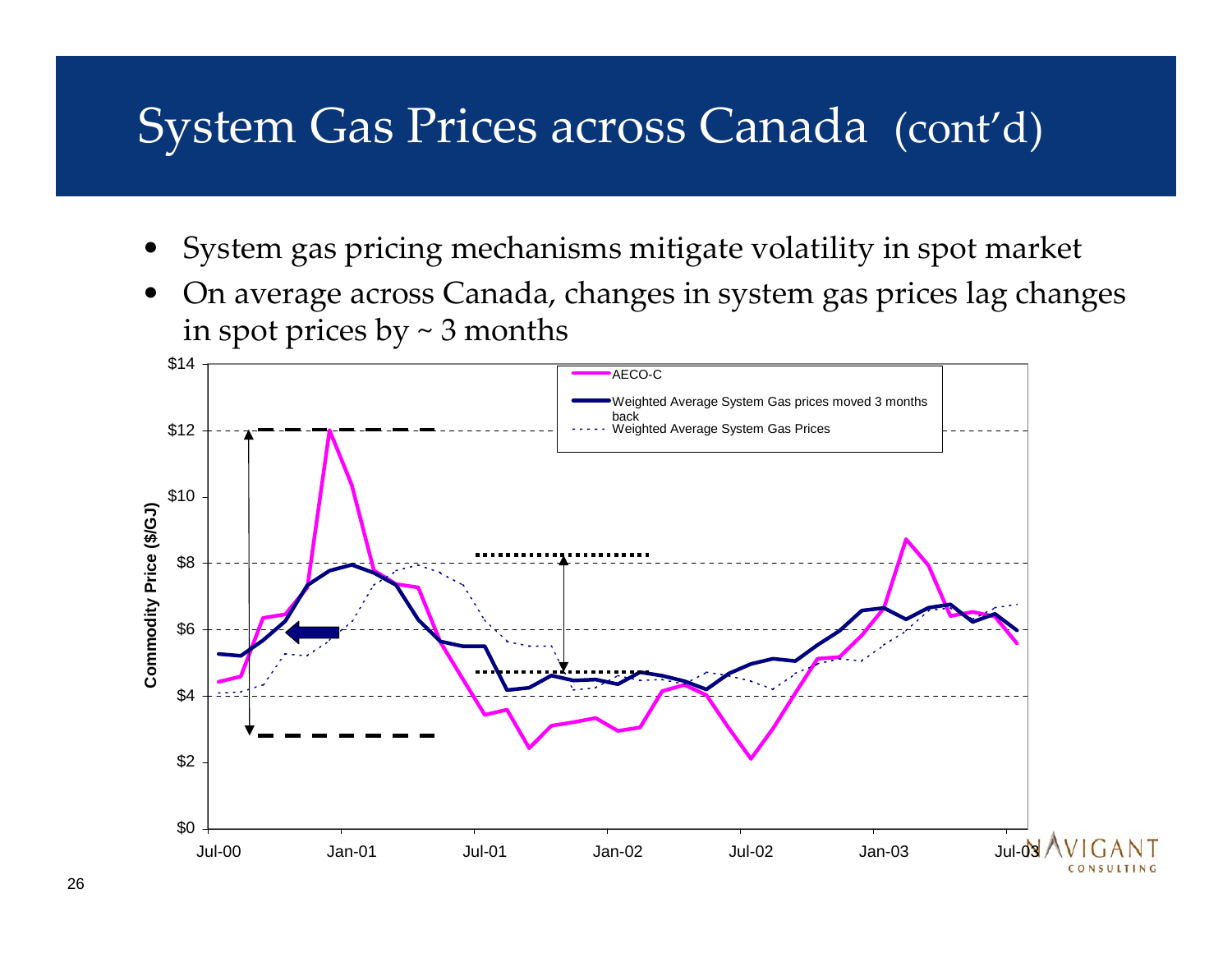#### True Up Alternatives

| <b>True Up Alternatives</b> |                                 |           |         |          |           |         |  |
|-----------------------------|---------------------------------|-----------|---------|----------|-----------|---------|--|
|                             | <b>One Year in Ten Scenario</b> |           |         |          |           |         |  |
|                             | <b>Prices and True Ups</b>      |           |         | Variance |           |         |  |
|                             |                                 | (\$/MW h) |         |          | Remaining |         |  |
|                             |                                 | 2         | 3       | 4        | \$M)      |         |  |
| True up quarterly           |                                 |           |         |          |           |         |  |
| Base price                  | \$51.80                         | \$51.80   | \$51.80 | \$51.80  | \$251     | \$52.50 |  |
| True up                     |                                 | \$1.49    | \$2.19  | \$3.86   |           | \$5.11  |  |
| <b>Total price</b>          |                                 | \$53.29   | \$53.99 | \$55.66  |           | \$57.61 |  |
| True up annually            |                                 |           |         |          |           |         |  |
| Base price                  | \$51.80                         | \$51.80   | \$51.80 | \$51.80  | \$400     | \$52.50 |  |
| True up                     |                                 |           |         |          |           | \$5.09  |  |
| <b>Total price</b>          |                                 |           |         |          |           | \$57.59 |  |
| Rebase quarterly            |                                 |           |         |          |           |         |  |
| Base price                  | \$51.80                         | \$53.00   | \$53.00 | \$53.00  | \$203     | \$53.00 |  |
| True up                     |                                 | \$1.49    | \$1.89  | \$2.60   |           | \$3.55  |  |
| <b>Total price</b>          |                                 | \$54.49   | \$54.89 | \$55.60  |           | \$56.55 |  |

The more truing up and rebasing is done during the year, the less the variance carryover.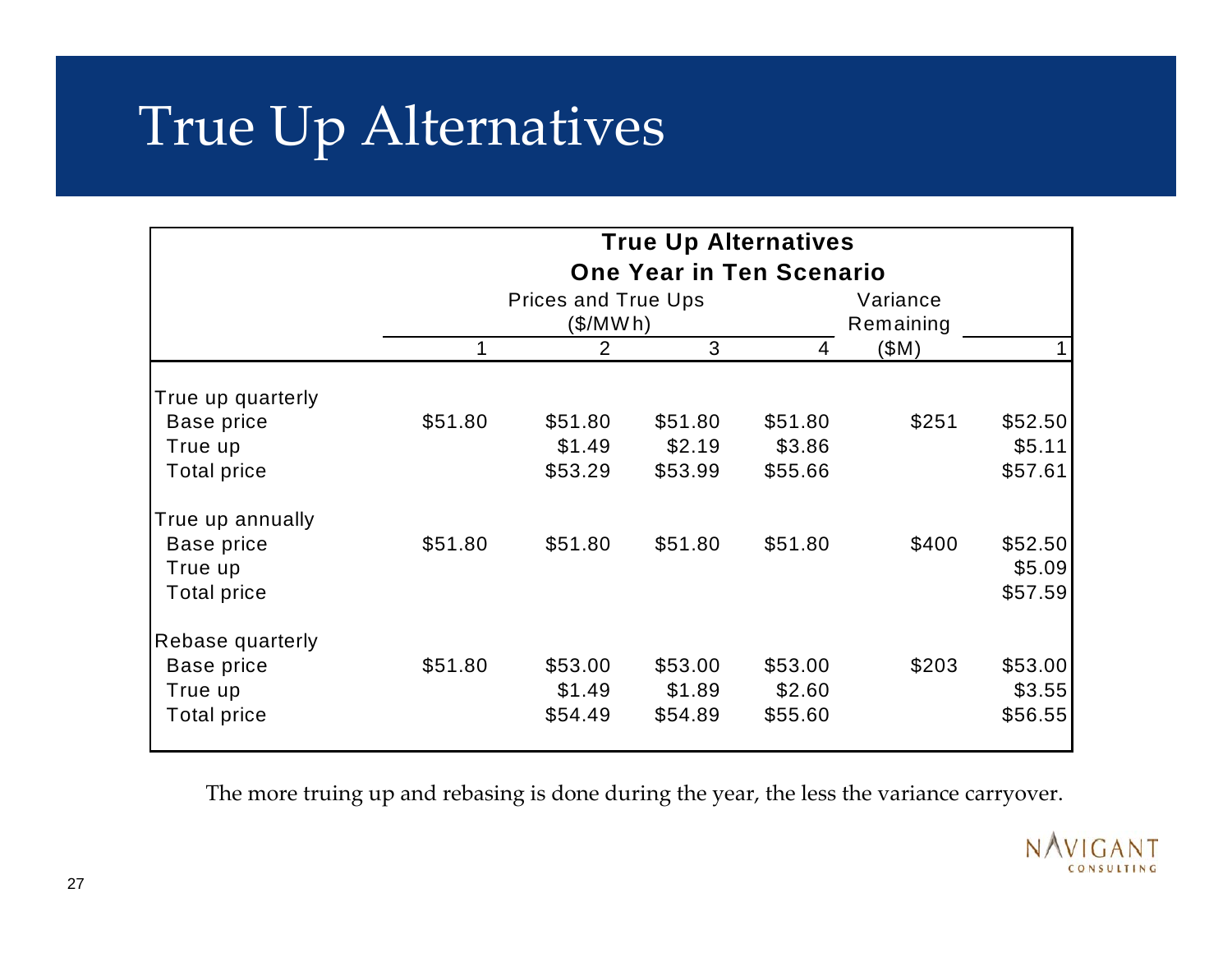# Approaches: Price Stability

- The approaches have been explored
- Regularly timed true ups
	- Quarterly, whatever the size of the variance
	- Annually, whatever the size of the variance
	- **All Contracts** Some other time period, such as 2 or 3 times a year
	- Monthly is probably too frequently
- Triggers for true ups
	- $-$  Size of the variance account
	- Resulting rate change as % of base rate
	- The use of triggers could keep the maximum rate change below some threshold, but the timing of these adjustments would vary
- Combination of regular true-ups with special true-ups under exception circumstances
	- Likely only necessary if regular true-ups are not frequent

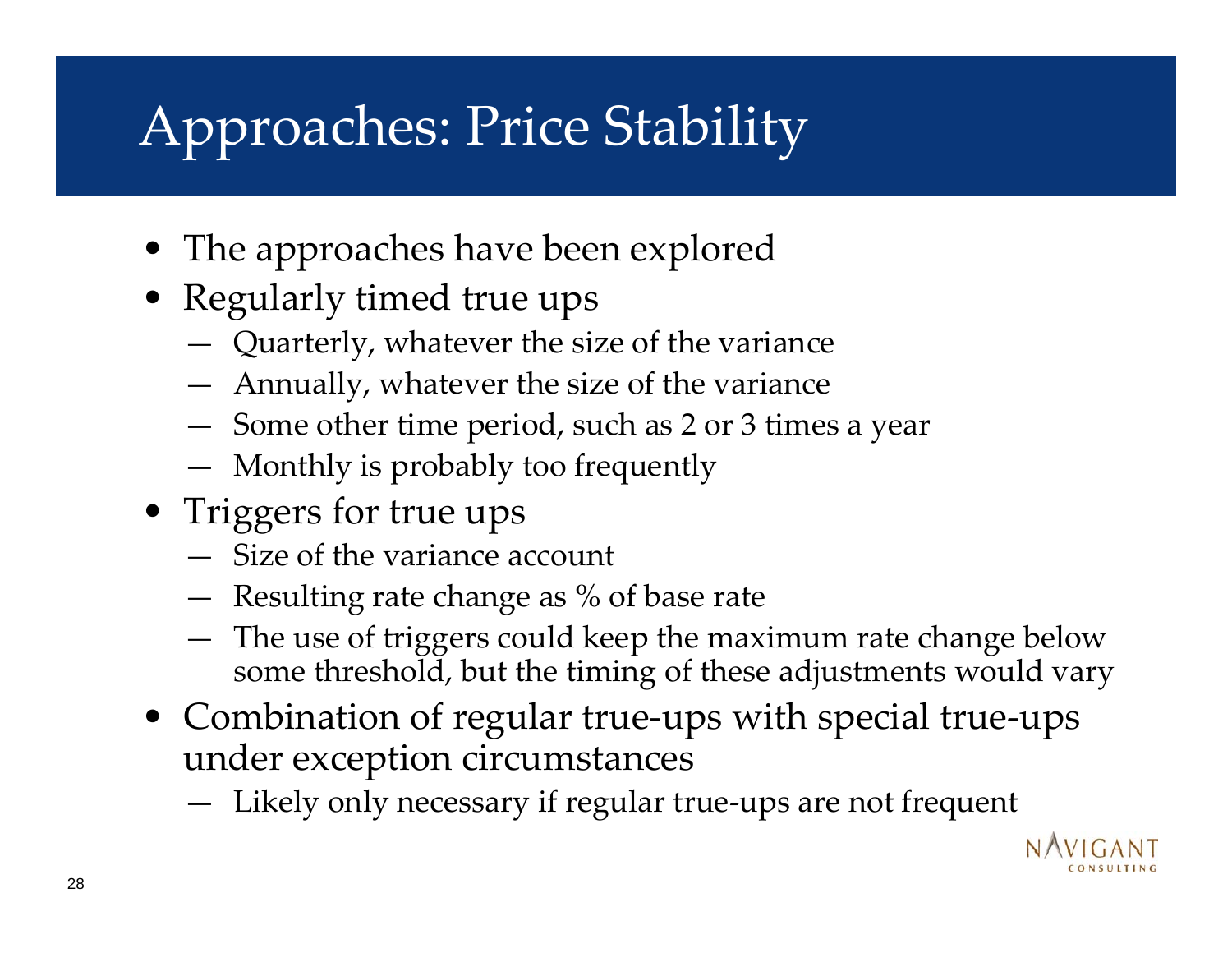#### Approaches: Rebasing and True-up Frequency

- • Use different time frames for the implementation of the rebased and the true up adjustment (assuming that they are not both on annual schedules)
	- **All Contracts** Annual rebasing, with quarterly true-ups
	- **All Contracts** Quarterly rebasing, monthly true-up
	- Semi-annual rebasing, quarterly true-ups
- Use the same time frame for both
	- **All Contracts**  Three months for both regardless of magnitude of change in underlying supply cost forecast
	- **All Contracts** Quarterly rebasing (if required), with quarterly true-up
- Although rebasing and true-ups are very different, they both affect the customer's bill
	- **All Contracts** Will customers really see them as being different?
	- **All Contracts** Are the optics different?

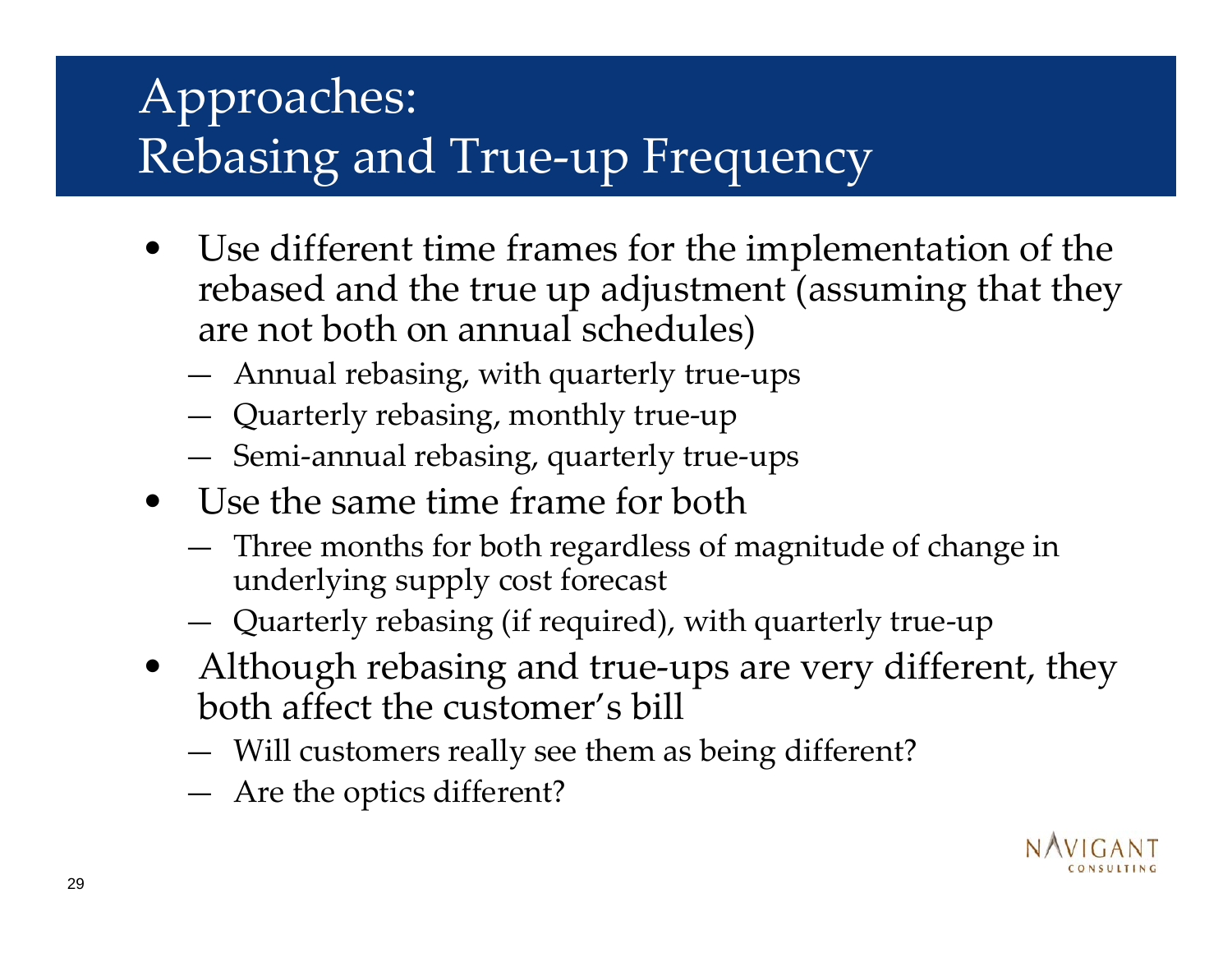## Other Approaches

- Allow positive variances (RPP price > actual supply costs) to accumulate. Used to mitigate impact of negative variances
	- —Acts like a rate stabilizer
- Slight upward bias of RPP relative to forecast supply cost increases probability of positive variance.
	- Slight reduction of expected volume from OPG heritage supply (if heritage rate is below forecast market prices) would create such a bias
- How much, if any, less "cost-reflectivity" would be acceptable through either of these two approaches
- Other ideas?

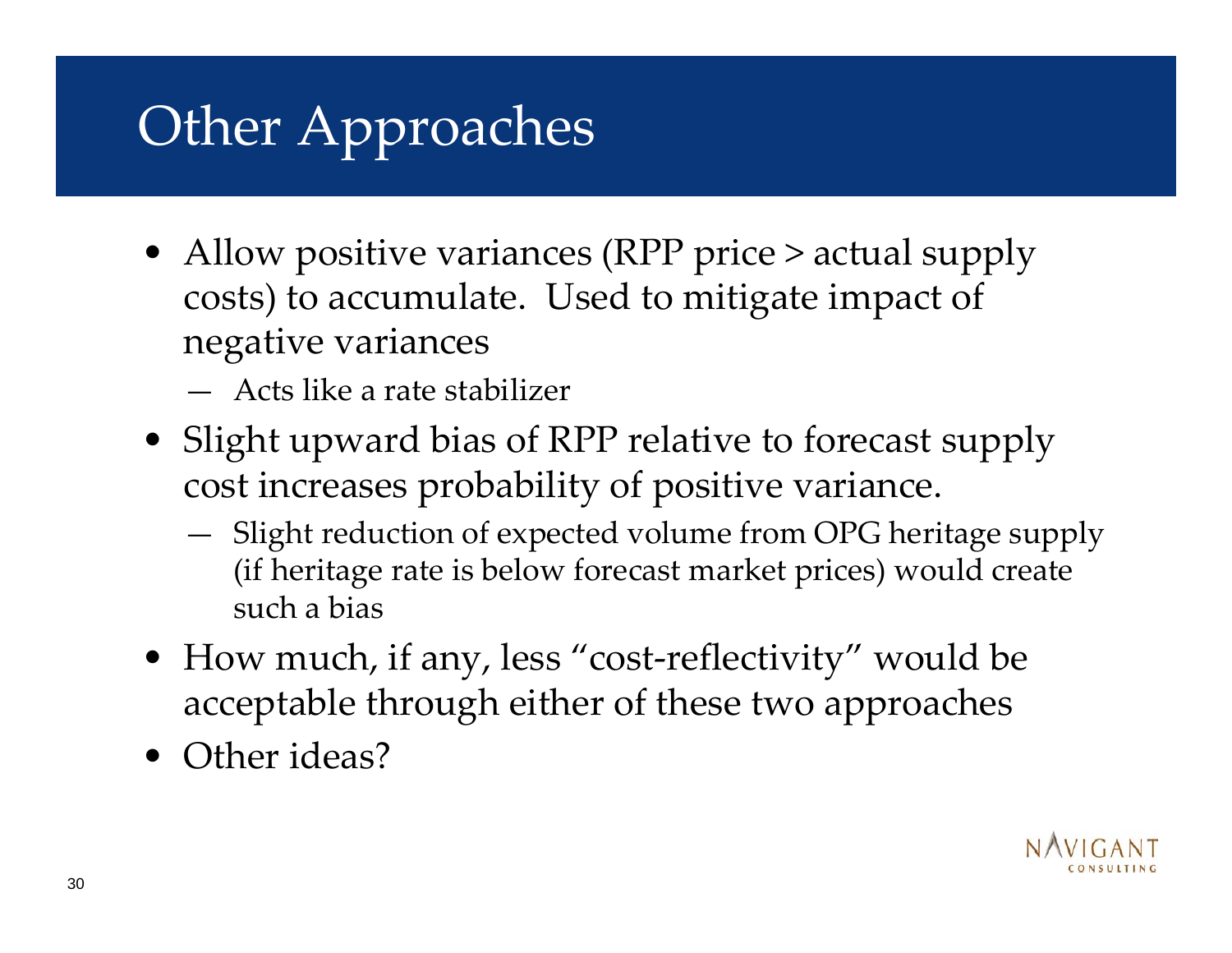#### Objective: Price Predictability

- How far in advance should the price be known?
	- If the prices are reset annually, base prices for the end of the period will be known at least a year in advance
	- How far in advance the rebased price be announced?
- How far in advance should the true up adjustments be set?
	- The working group seemed to agree that three months was as much as anyone needed
- The farther in advance the prices are rebased and/or trued up, the greater the potential for prices to shift (change in gas prices, nuclear outage) prior to the price change, increasing the potential magnitude of any variance
- •Likely never "too much" advance notice of price changes (absent consideration of impact on other objectives), but definition of "not enough" advance notice will probably vary by customer
	- One day, one week, one month, three months?

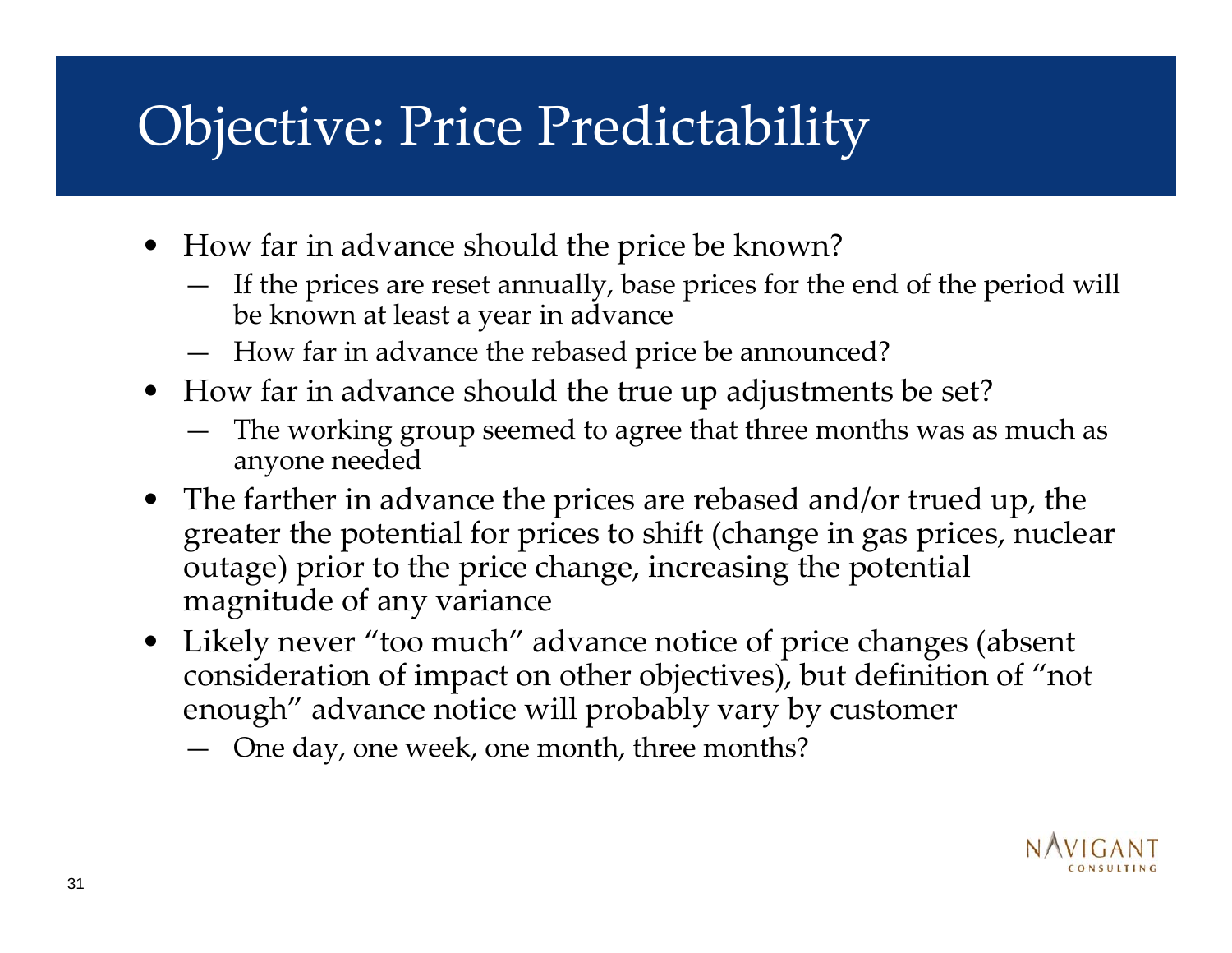### Objectives: Encourage Conservation and Energy Efficiency

- Some of the RPP's objectives are already consistent with this one:
	- Price predictability can help, because consumers investing in energy efficient equipment want to know that their investment will be paid back
		- But can/should the RPP provide sufficiently long-term pricing certainty to inform consumers re: major purchase decisions (ie, new fridge)?
	- Cost reflectivity can help, because it sends proper signals to consumers as to the value of the electricity they are using
- Artificially low electricity prices are seen as a barrier to energy conservation and efficiency

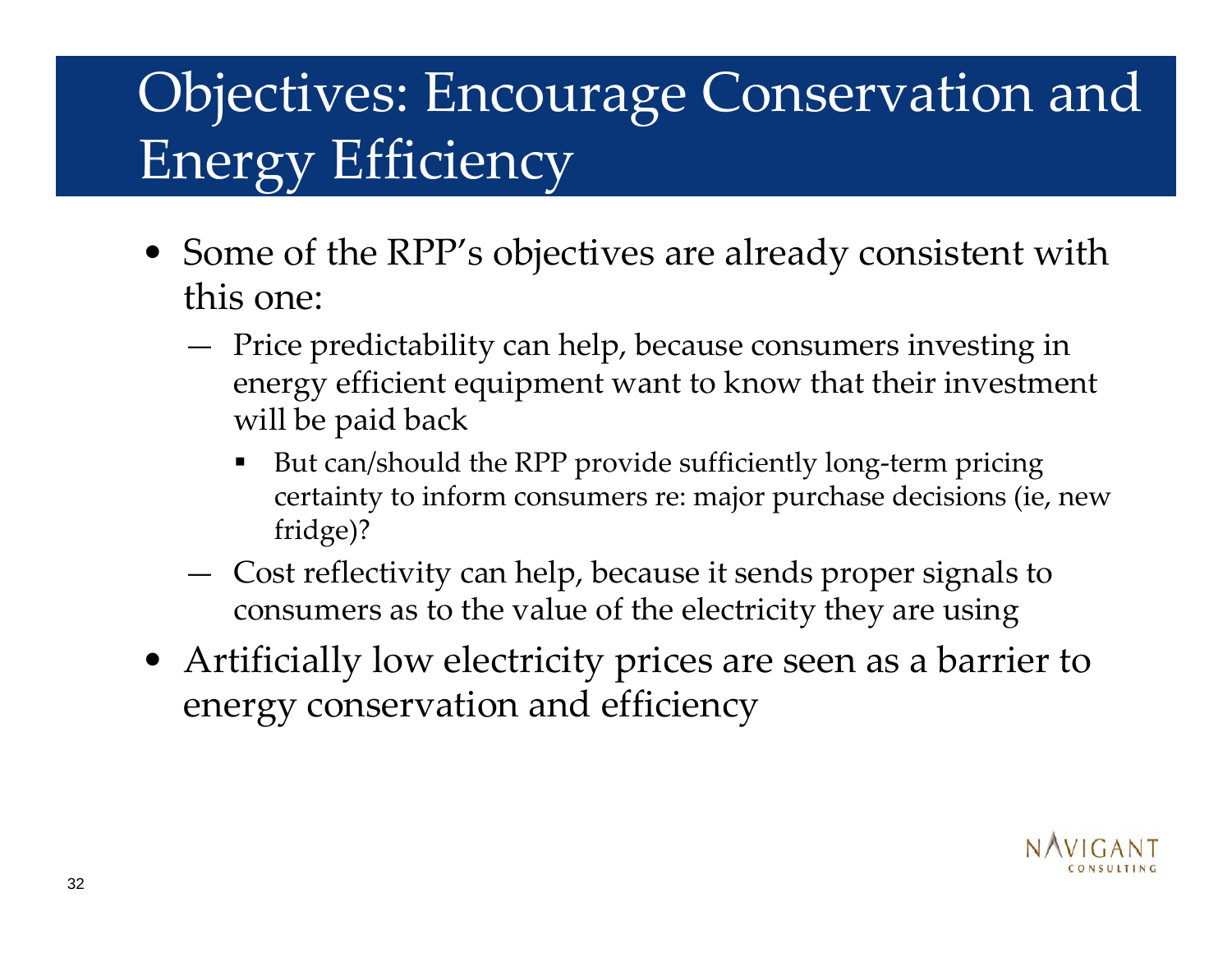## Approaches: Encourage Conservation and Energy Efficiency

- •Seasonal rates
	- Rates could vary by quarter, with the peak periods (ie, summer and winter) higher
	- — Other jurisdictions have taken this approach for their default supply customers
- Tiered rates
	- If the rate for the higher tier more accurately reflects the true marginal cost of the electricity, it provides an appropriate price signal as to the cost of electricity used
	- —Tiered rates increase average rates in high demand periods (ie, summer and winter) for those who contribute to the higher demand
	- Tiered rates can help to mitigate variance accounts
		- High demand and high prices are correlated; more consumption in the higher priced tier when demand is high = more money to RPP
		- Does not address all factors contributing to variance
- •Seasonal tiered rates?
- •Other ideas?

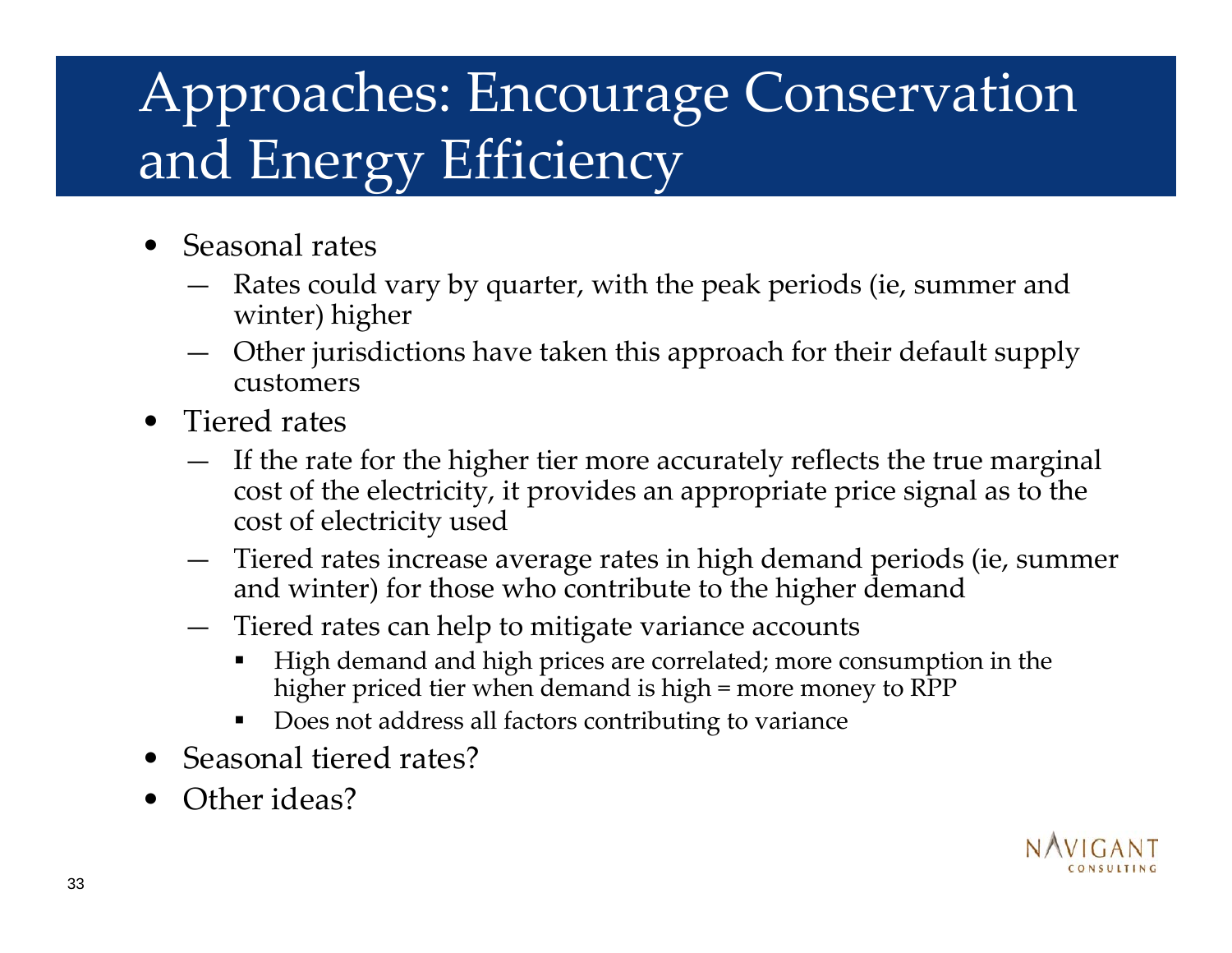## Objectives: Encourage Demand Response and Load Management

- Demand response occurs when costs are high and consumers can react to the high cost by reducing demand
	- Demand response programs pay consumers for the response
- Load management occurs when customers or another party plan to shift load off times of peak price
	- The return to consumers from load management comes from moving load from high electricity price periods and the consequent reduction in electricity costs
	- Other parties (distributors) can benefit if they can manage load for consumers and reduce their electricity costs

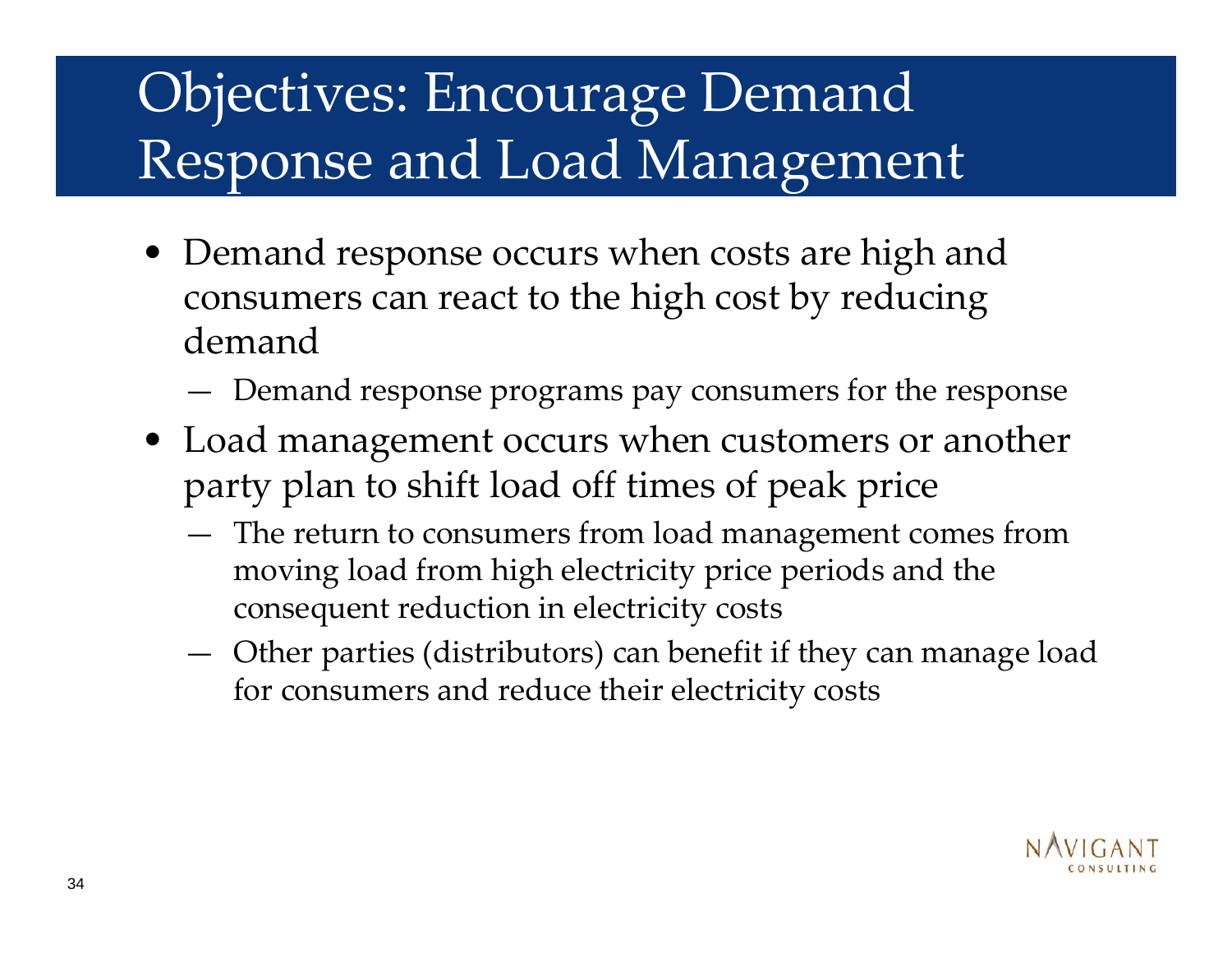#### Approaches: Encourage Demand Response and Load Management

- $\bullet$ In the absence of smart meters, eligible customers benefit little from load management and can do little to respond to load signals
- •Without smart meters, the RPP can do little to encourage demand response and load management
- Does the RPP interfere with ability of others to implement load management with eligible customers?
	- —Distributors, retailers and others could do load management with eligible customers
- Should the RPP specifically allow load management without smart meters?
	- $-$  Benefits could be made to customers available "off-line" from the RPP (eg, interruptible load discount)
	- Could help to establish desired load management infrastructure prior to implementation of smart meters
	- Is this issue within the WG's scope?

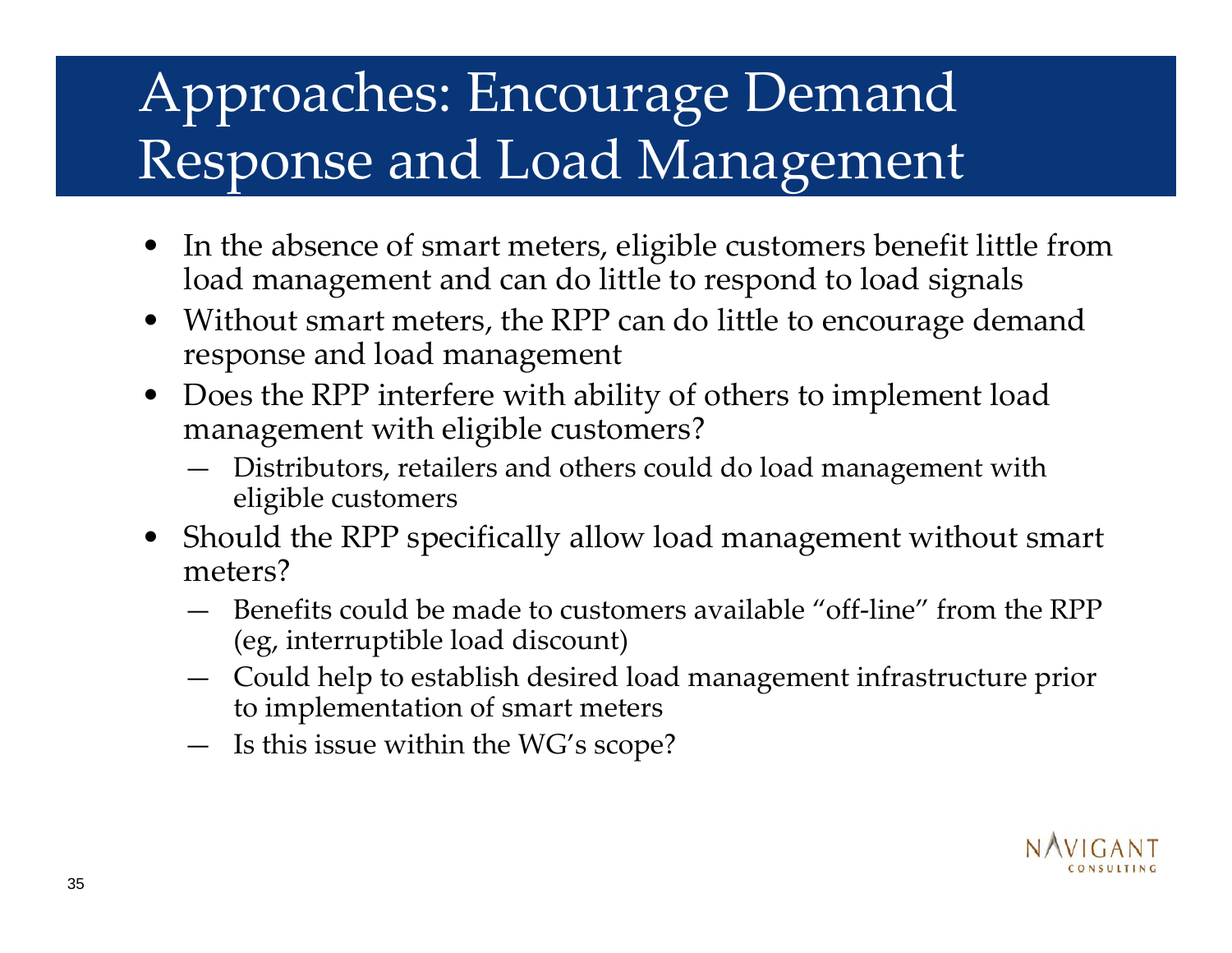#### Objectives: Allow Customer Choice

- •Two kinds of customer choice:
	- —Choice of an alternative supplier of electricity (including buying from green power suppliers)
	- —Choices within the RPP framework
- Consumers have a choice of an alternative supplier
	- The cost-reflective price can provide an appropriate signal
	- Price variability gives consumers an incentive to move to alternative suppliers
	- But price stability is an objective of the RPP
- Choices within the RPP (eg, choice of seasonal or uniform pricing for the year)
	- Will availability of choices within the RPP…
		- support or conflict with other RPP objectives?
		- $\blacksquare$ **I** influence customer behaviour or simply reward existing behaviour?

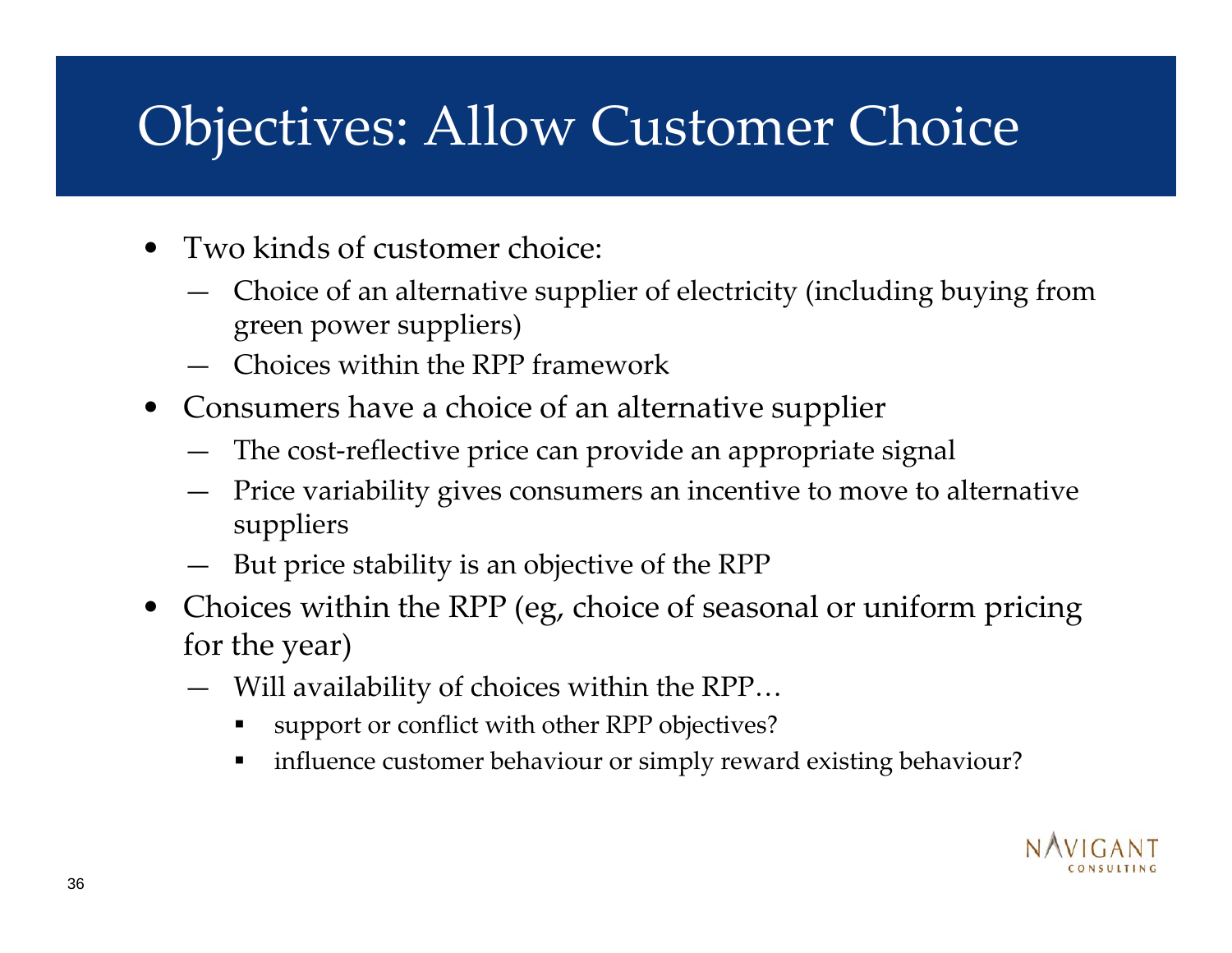# Approaches: Allow Customer Choice

- The regulations clearly contemplate continued choice for consumers of alternative suppliers
- The RPP needs to provide a clear price against which the consumers will make choices
	- In other jurisdictions, the standard supply price is called the "price to beat"
	- The allocation of risk (volumetric and cost) in providing this standard supply is allocated in different ways in different jurisdictions
	- If the RPP price is set for a year, it provides an assured price against which consumers can evaluate alternative offers
		- $\blacksquare$  Consumers will need education and information to show how the Global Adjustment affects their price both through the RPP and with a competitive supplie r

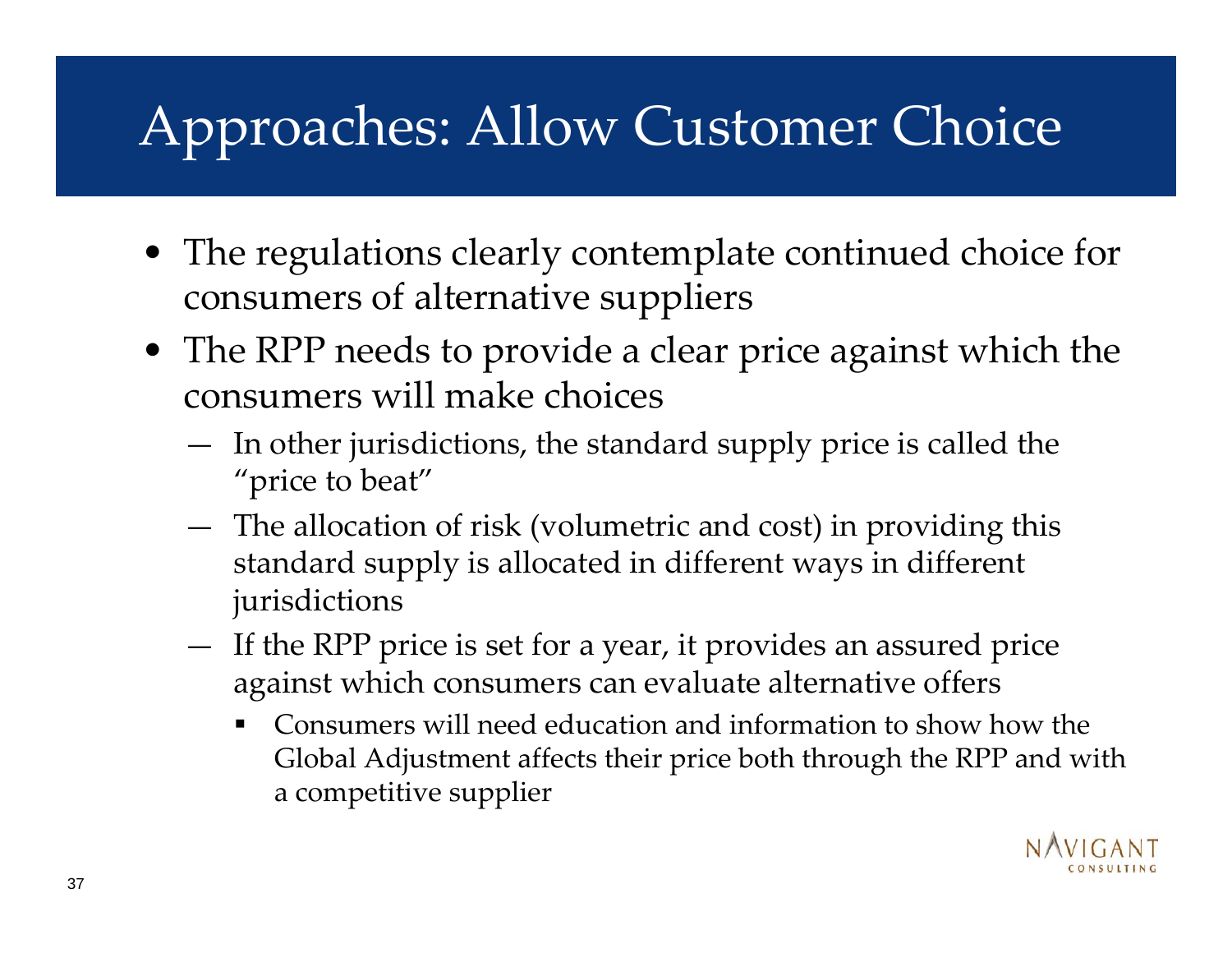#### Objectives: Supporting Smart Meters

- The smart meters envisioned for Ontario are interval meters
	- Not clear if they can handle two-way communication, to give consumers signals of the current price
	- But consumers who want real time price signals can get them from the IESO
- The consideration of how RPP can support smart meters is postponed for now

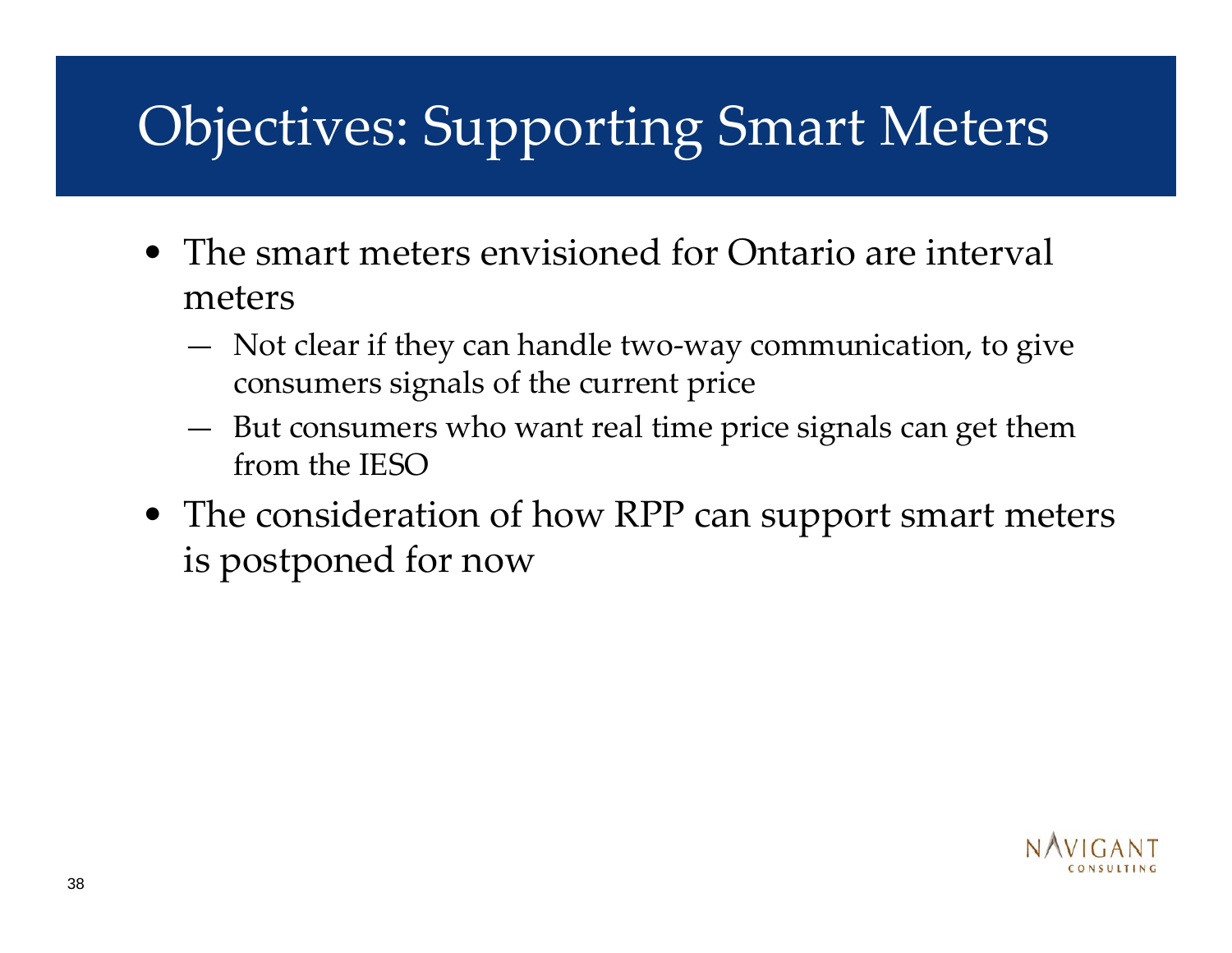#### Objectives: Low Administrative Costs

- Keeping administrative costs low should be an objective for all regulatory processes
- But low administrative costs are not an absolute; they should not prevent the implementation of solutions that otherwise make sense
	- For example, the more frequent the true ups, the higher the administrative cost is likely to be